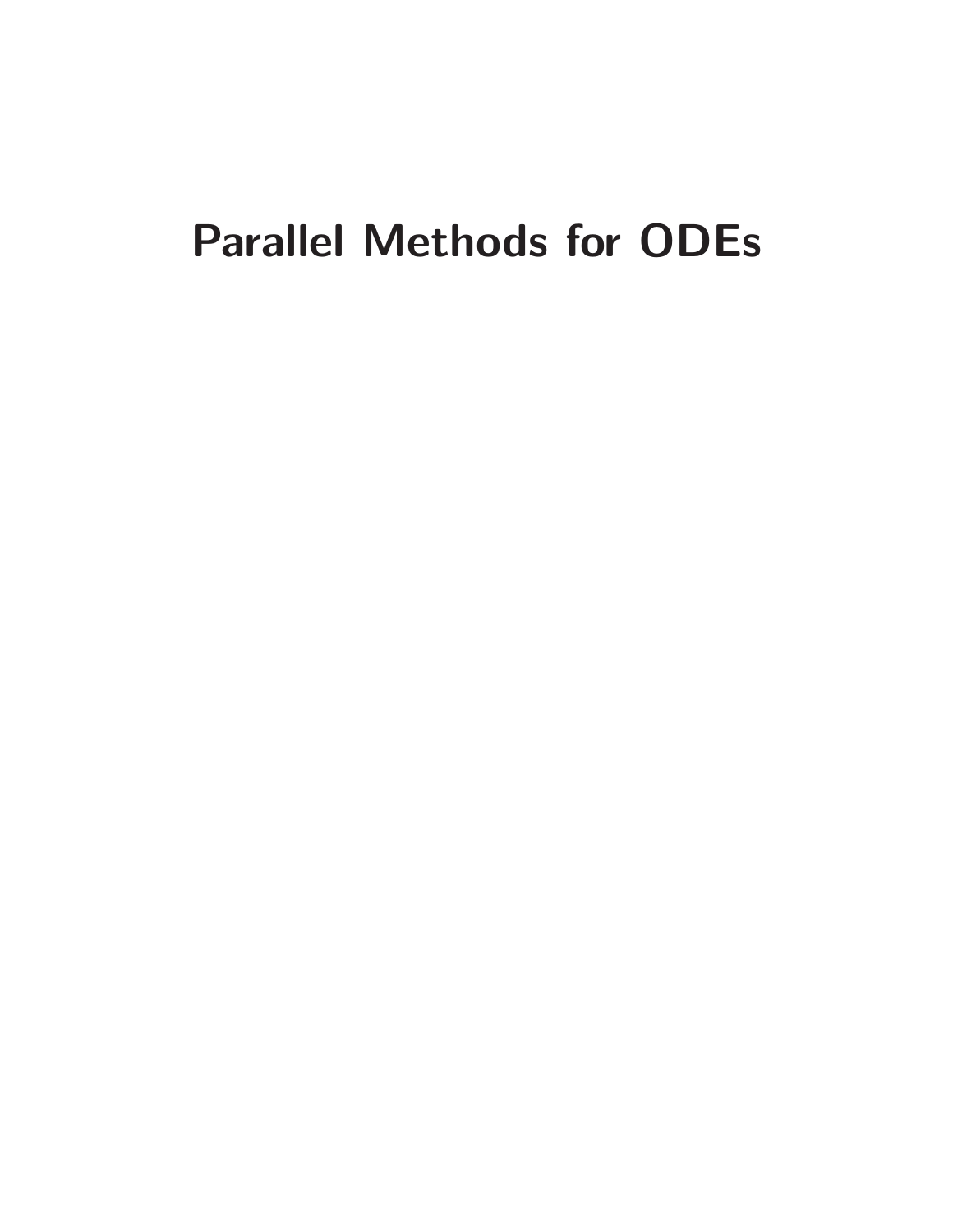# Levels of parallelism

There are a number of levels of parallelism that are possible within a program to numerically solve ODEs.

An obvious place to start is with manual code restructuring and/or a parallelizing compiler.

This can be augmented with replacing serial routines with corresponding parallel ones, e.g., linear algebra.

However, these levels of parallelization might not be expected to yield much in terms of improvement because a lot of code may still have to run in serial.

A more fruitful approach would likely be to redesign the fundamental sequential nature of the algorithms used for solving ODEs to target parallelism, e.g., using block predictor-corrector algorithms that permit many values to be computed simultaneously within a step.

This fine-grained approach to parallelization is called parallelism across the method.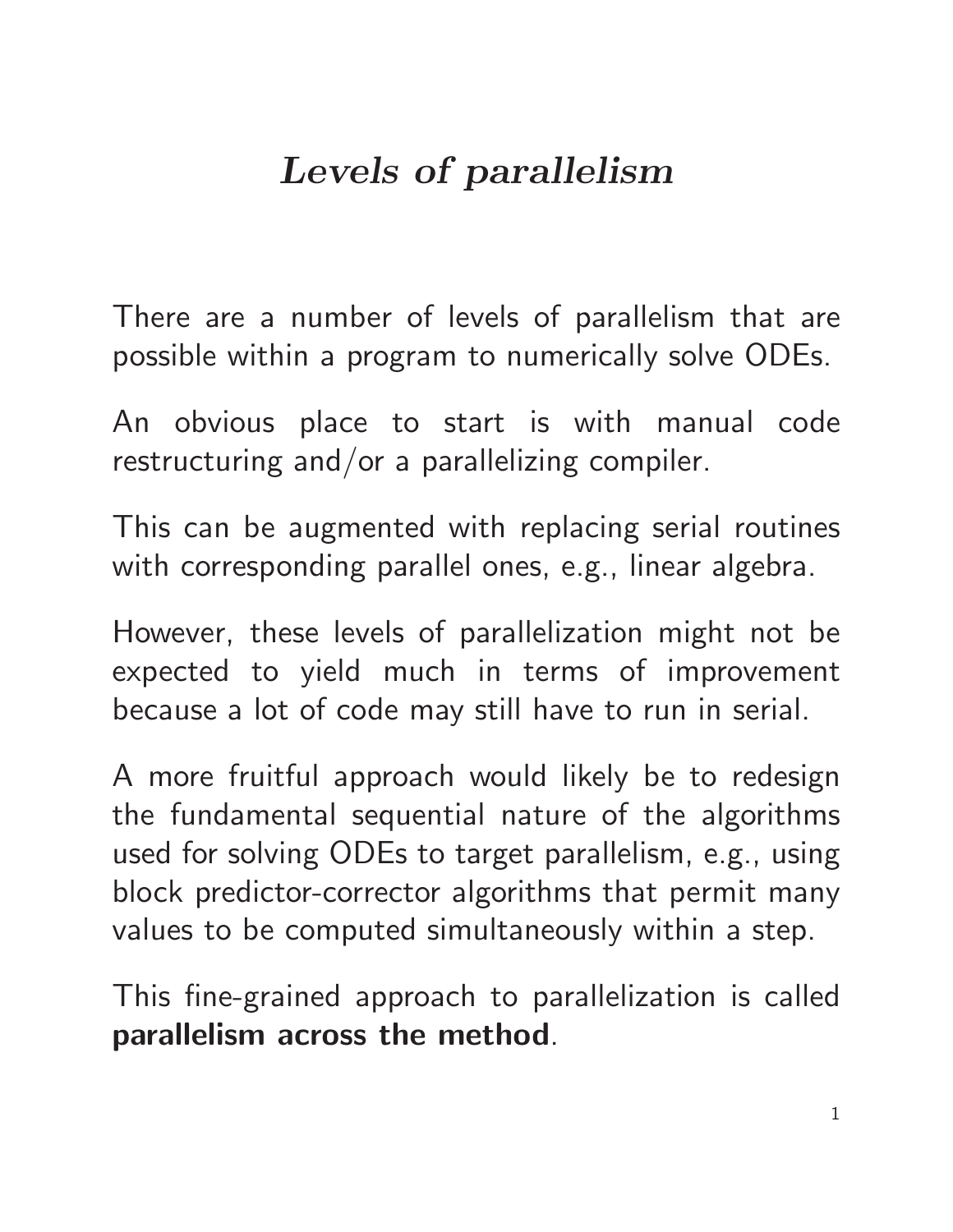# Levels of parallelism

An important coarse-grained approach can be classified as parallelism across the system.

In this case, the ODEs themselves are partitioned in such a way that sub-problems can be solved in parallel.

For example, so-called multi-rate methods partition the ODEs into sub-problems that are integrated with different step sizes.

$$
\dot{\mathbf{y}}_1 = \mathbf{f}_1(t, \mathbf{y}_1, \mathbf{y}_2),
$$
  

$$
\dot{\mathbf{y}}_2 = \mathbf{f}_2(t, \mathbf{y}_1, \mathbf{y}_2).
$$

The typical scenario is that one system varies rapidly and hence requires a small step size, whereas the other system varies slowly and hence can be integrated with a larger step size.

The key to the success of such methods is the amount of inter-processor communication that is required.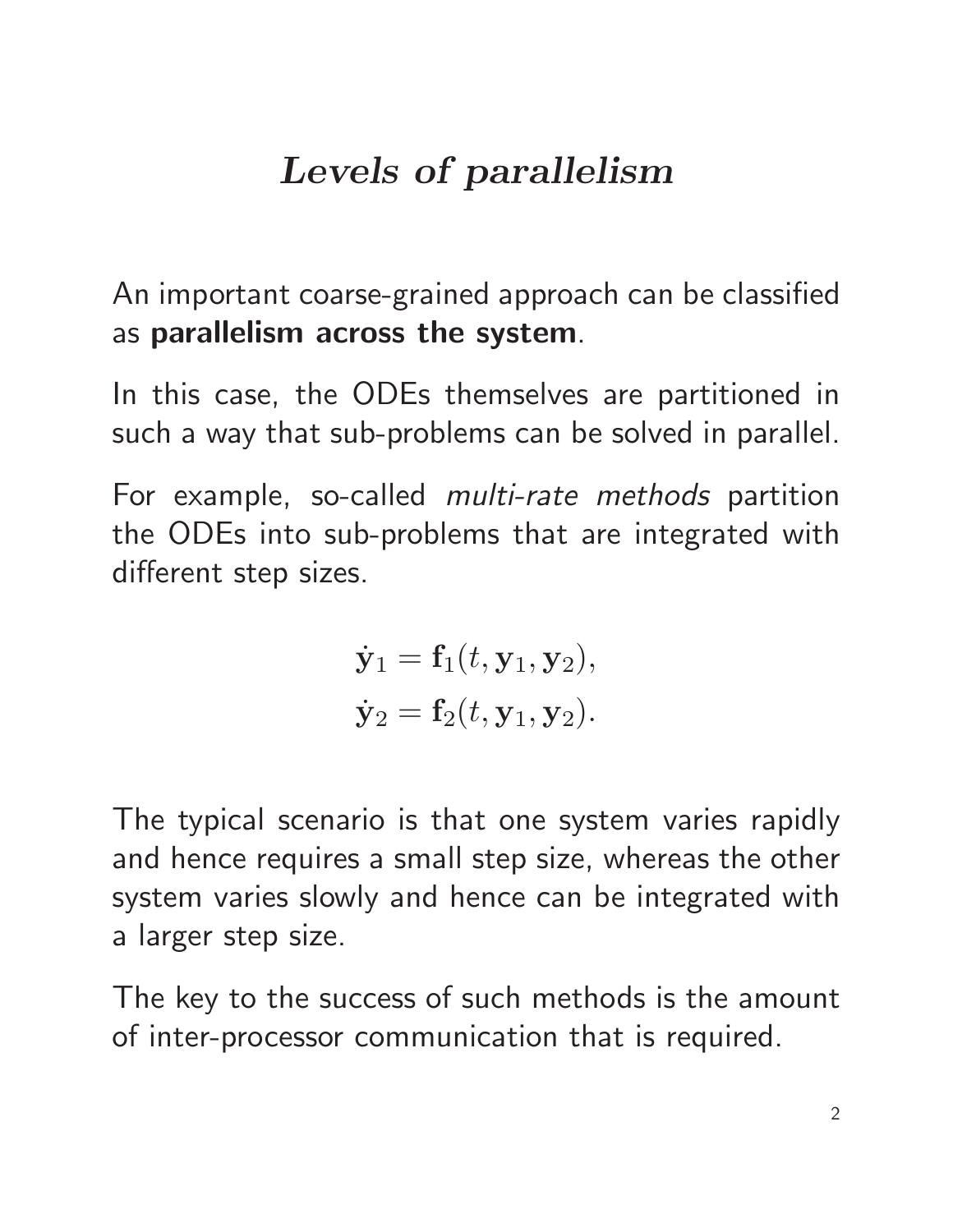# Levels of parallelism

A third approach to the parallel solution of ODEs is called parallelism across the steps.

In this approach, equations are solved in parallel over a large number of steps.

It is highly likely that an effective strategy for parallelizing the solution of ODEs will involve aspects of all three of these levels of parallelism.

It is important to appreciate which types of parallelism are small scale (and hence can really only take advantage of a relatively small number of processors) and those that are large scale (and can take advantage of massive parallelism, i.e., thousands of processors).

In particular, parallelism across the system has the potential for massive parallelism, especially for systems arising from the method of lines.

Parallelism across the method is generally suitable for small-scale parallelization only.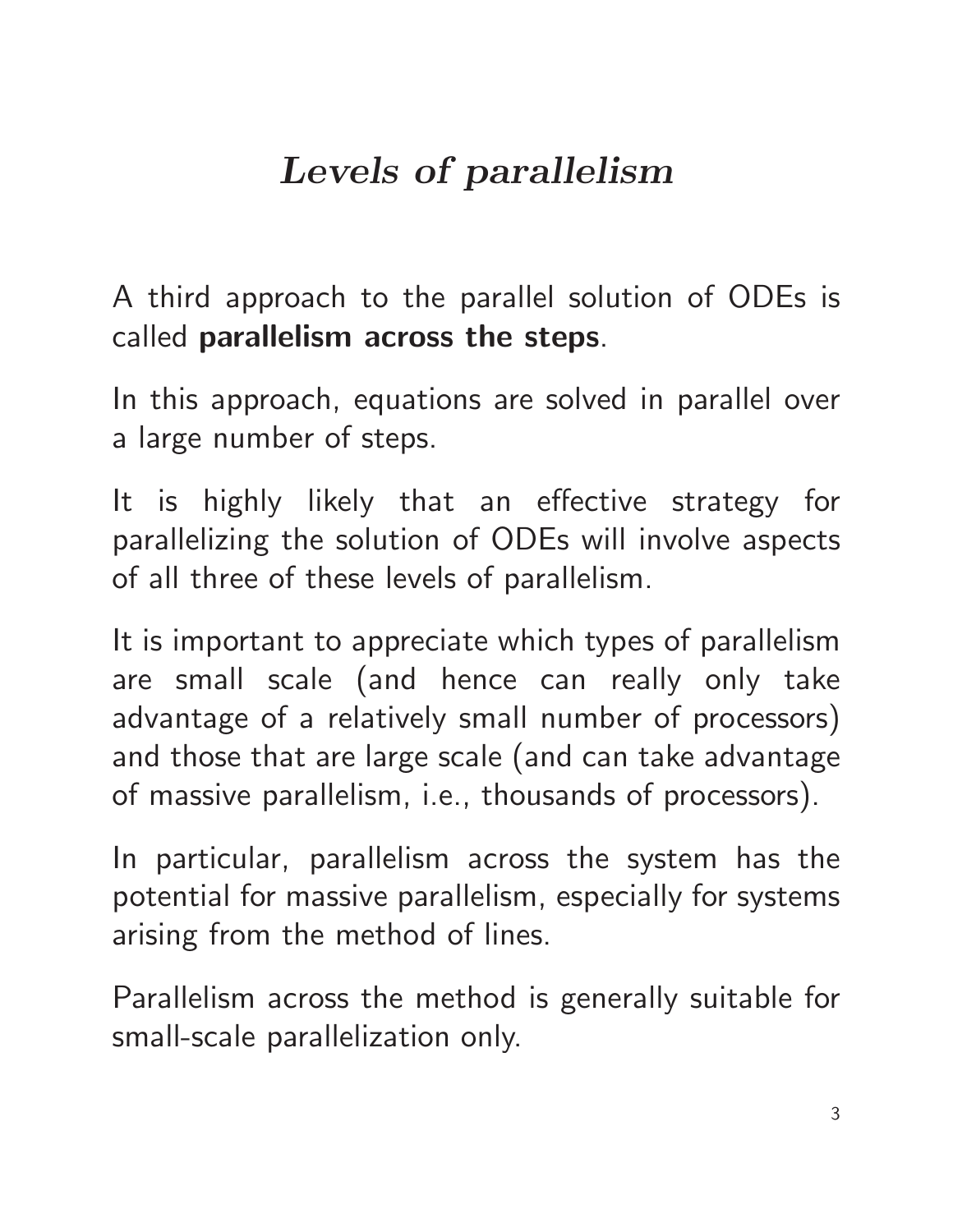### When to parallelize

Not every problem needs to be parallelized in order to find its solution.

There are only two scenarios in which parallelization makes sense as a way to help solve a problem:

- 1. The problem is too big to fit into the memory of one computer.
- 2. The problem takes too long to run.

The goal in both of these scenarios can be described as reducing the amount of (real) time it takes to get the solution<sup>1</sup>.

Note that this is **not** the same as reducing the overall amount of computation.

 $^1$ In the first scenario, the original time required can be viewed as infinite (no such single computer exists) or indefinite (until you buy a new computer).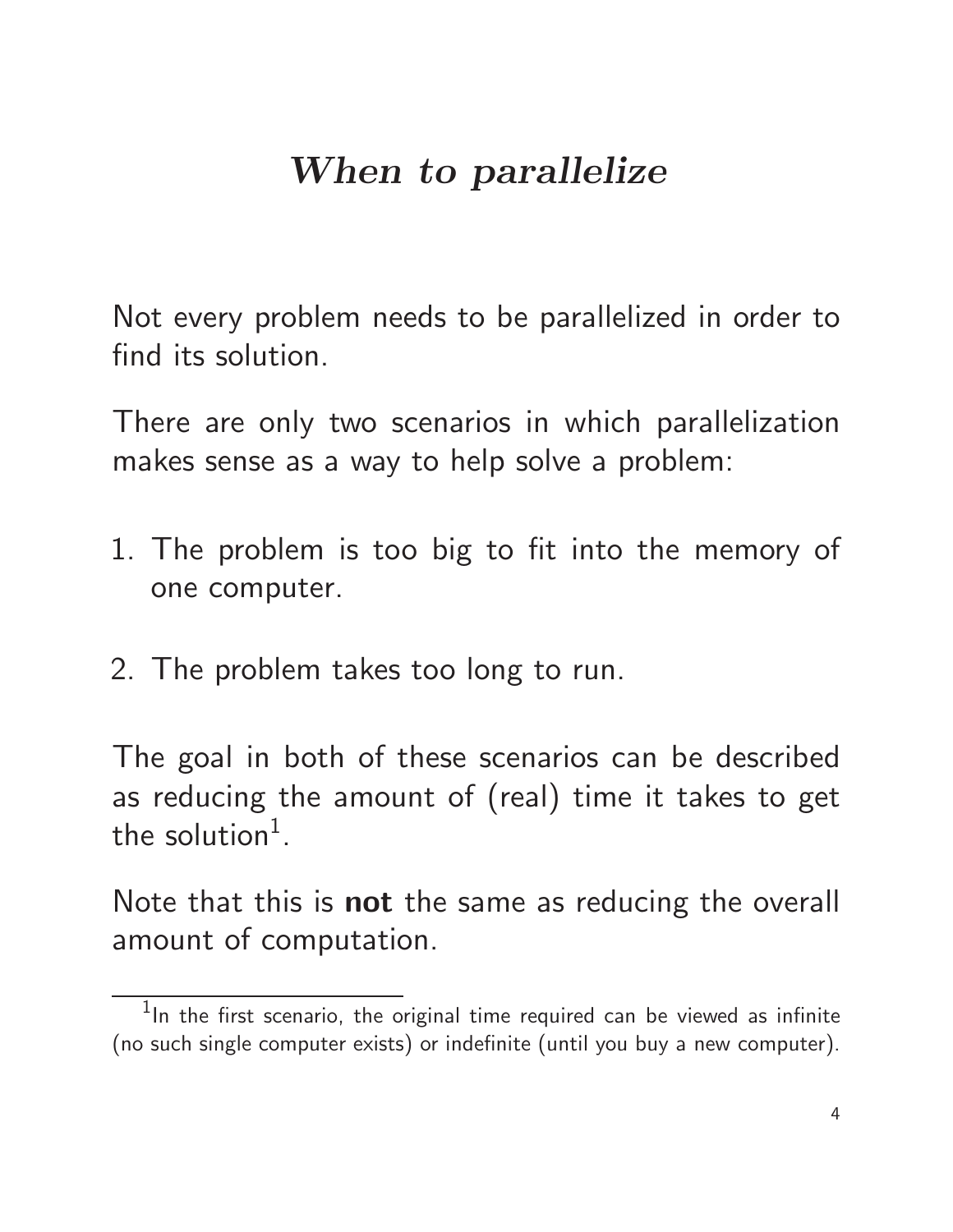### When to parallelize

Problems that are amenable to parallel solution typically have some or all of the following attributes:

- The right-hand side function of the ODE is expensive to evaluate.
- The interval of integration is long.
- Multiple integrations must be performed.
- The size of the system is large.

Of these, the last one is probably the most important.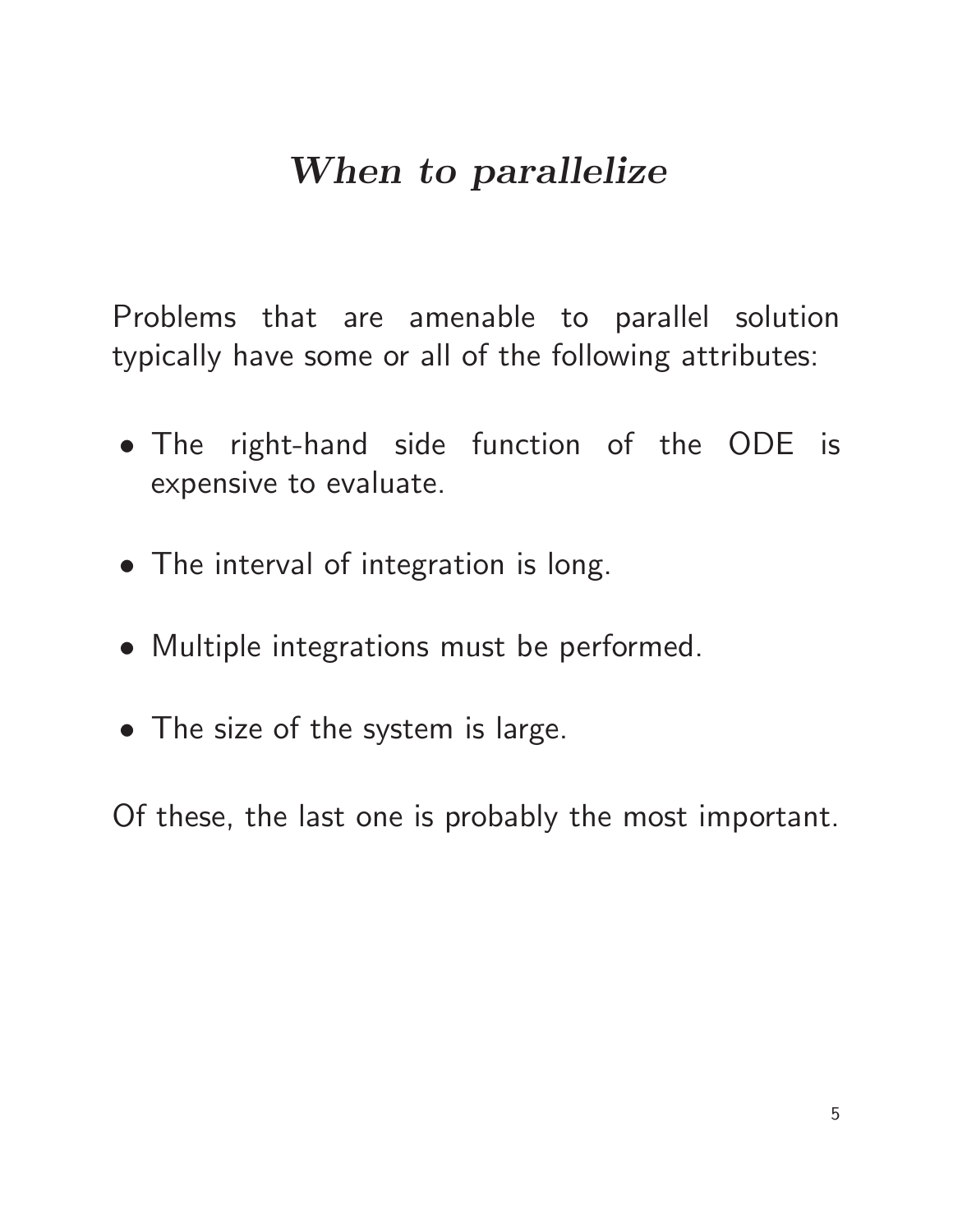### Parallel Runge–Kutta methods

Runge–Kutta methods can be analysed for parallelizability via the sparsity of the Butcher tableau.

As an example, consider a 5-stage explicit Runge–Kutta method with the following sparsity pattern:

$$
\mathbf{A} = \begin{bmatrix} 0 & & & \\ \times & 0 & 0 & \\ \times & \times & \times & 0 \\ \times & \times & \times & 0 & 0 \end{bmatrix}
$$

Stages (2 and 3) and (4 and 5) can be computed concurrently.

With this construction, the achievable order is usually strictly less than what is theoretically possible.

This is particularly noticeable for explicit methods because of more severe order restrictions; implicit methods offer more potential in this case.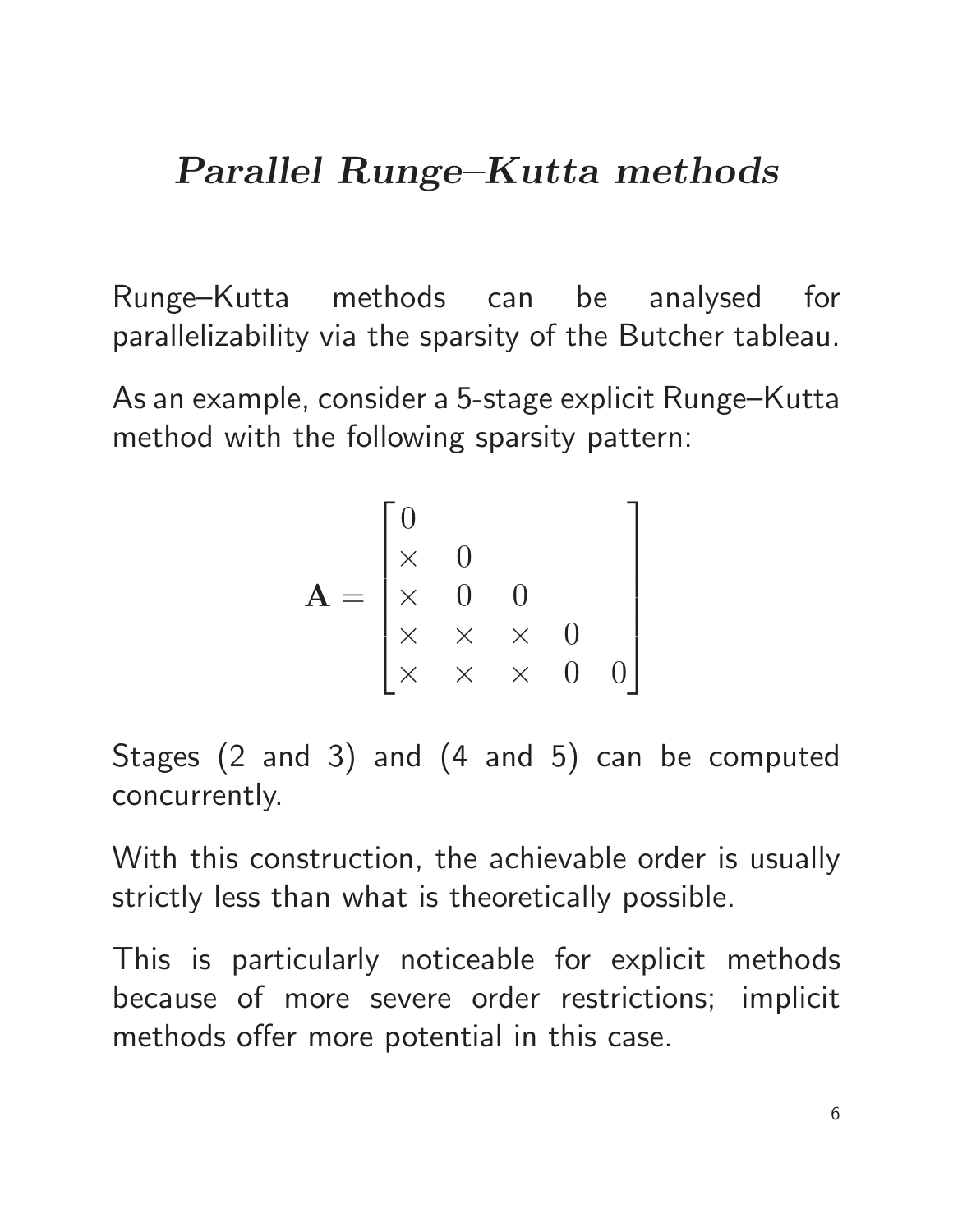# Diagonal Runge–Kutta methods

The simplest parallel implicit Runge–Kutta methods are those with a strictly diagonal A matrix.

Recall that an s-stage implicit Runge–Kutta method applied to an ODE of size  $m$  generally requires the simultaneous solution of  $sm$  nonlinear algebraic equations at each step.

A strictly diagonal  $A$  decouples these equations into  $s$ independent systems of size  $m$  that can be solved in parallel.

It can be shown that the maximum order of Runge– Kutta methods with strictly diagonal  $\bf{A}$  is 2.

This may be sufficient for some applications, but generally Runge–Kutta methods with a strictly diagonal  $A$  are of limited use.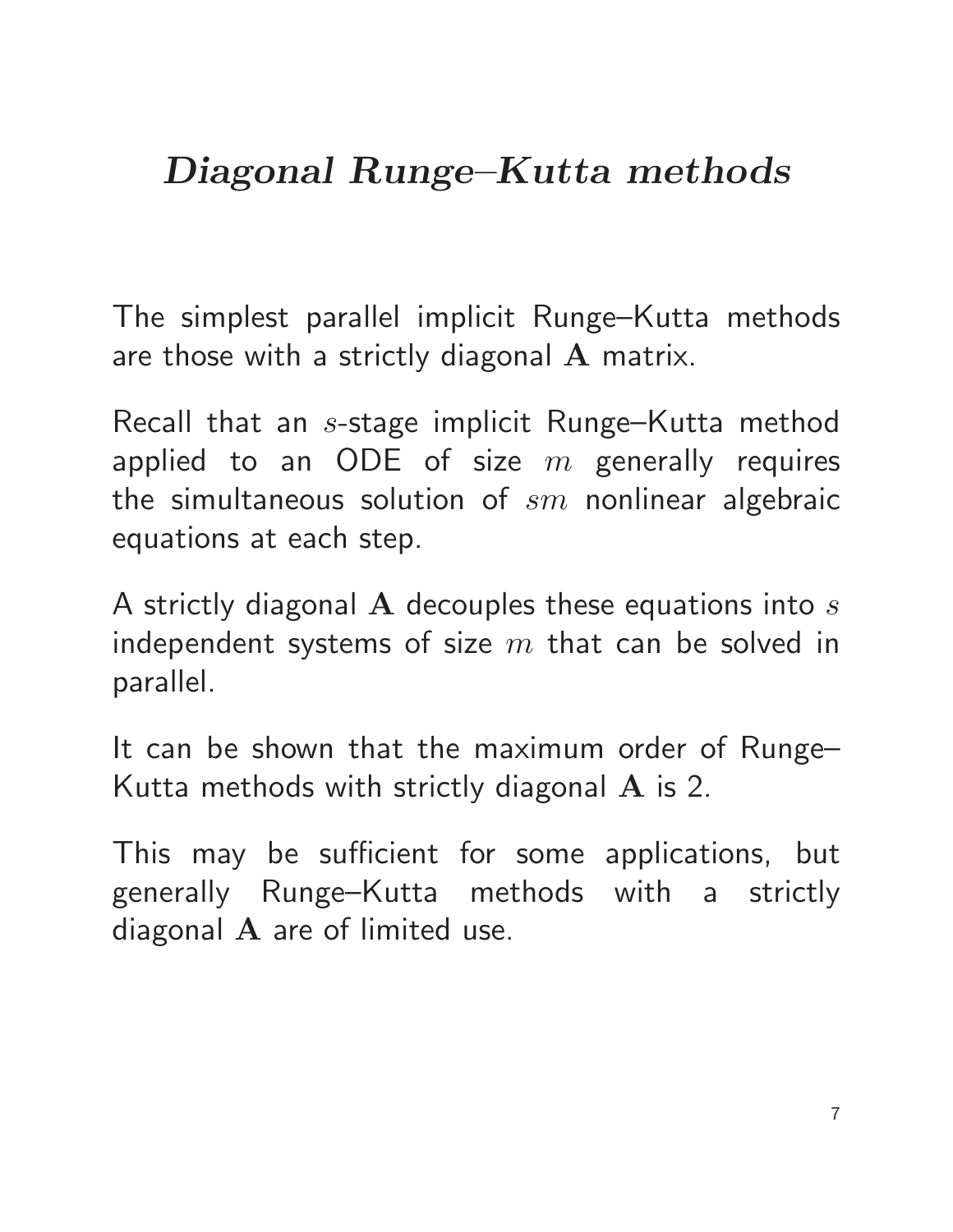A natural way to overcome the order barrier associated with strictly diagonal  $A$  and yet maintain parallelizability is to allow  $A$  to be block diagonal.

The blocks can be used to build in other desirable properties for the method (such as A-stability or high order) and still be processed in parallel.

An efficient construction is to have the diagonal elements on a given block be the same.

The following is a 4-stage, 2-parallel, 2-processor, Astable method of order 4 (Iserles and Nørsett, 1990):

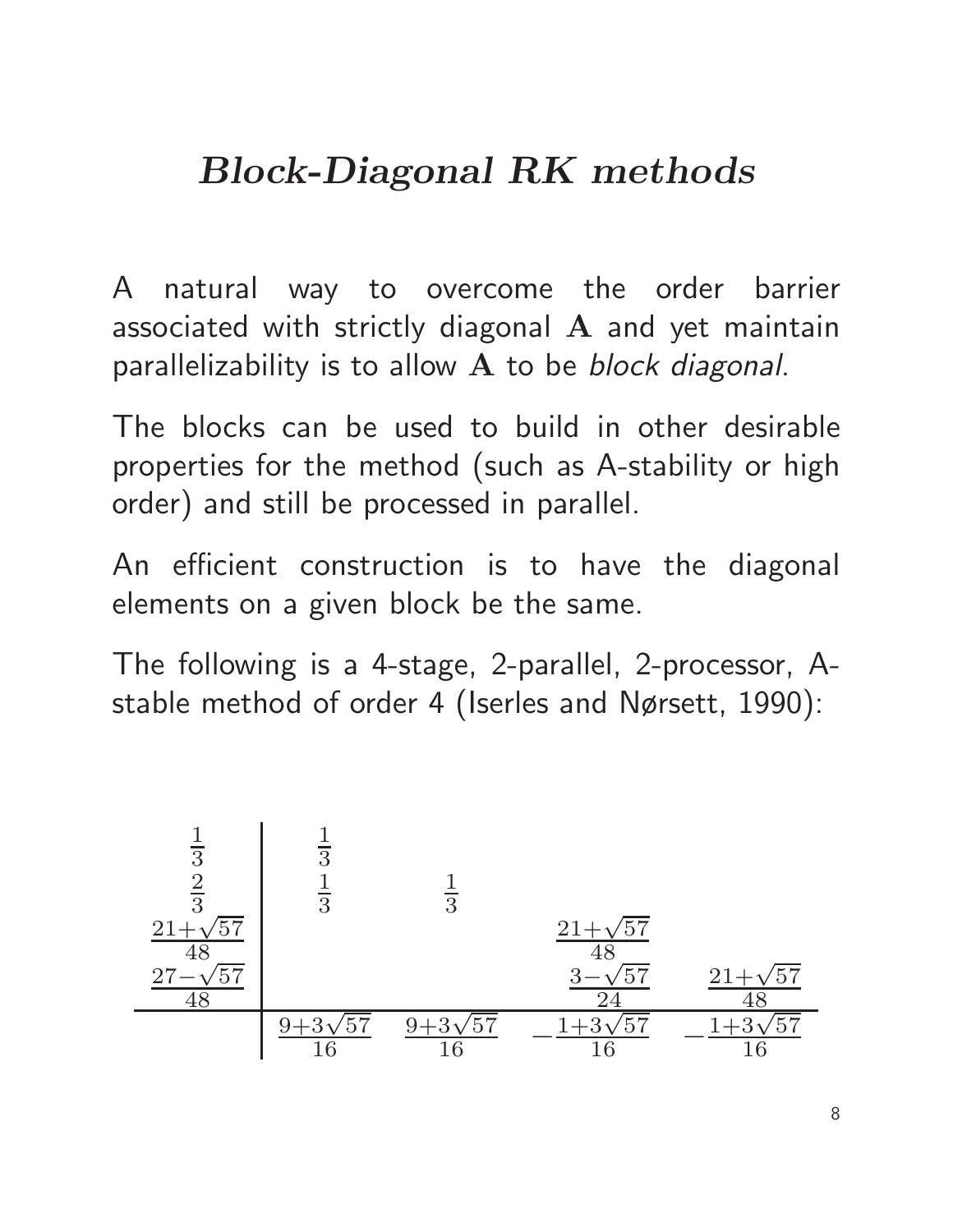If we further assume that the diagonal blocks may be full, we can construct a 4-stage, 2-parallel, 2-processor, L-stable method of order 4 (Iserles and Nørsett, 1990):



If implemented with 2 processors, the cost of this method is the same as the two-stage Gauss method, which is also of order 4, but it is only A-stable, not Lstable (if that is an advantage for a particular problem).

In general, we will categorize parallel RK methods as s-stage, k-parallel, and  $\ell$ -processor methods, where  $k$ is the number of blocks,  $\ell$  is the maximum block size, and  $s = k\ell$  is the (usual) number of stages.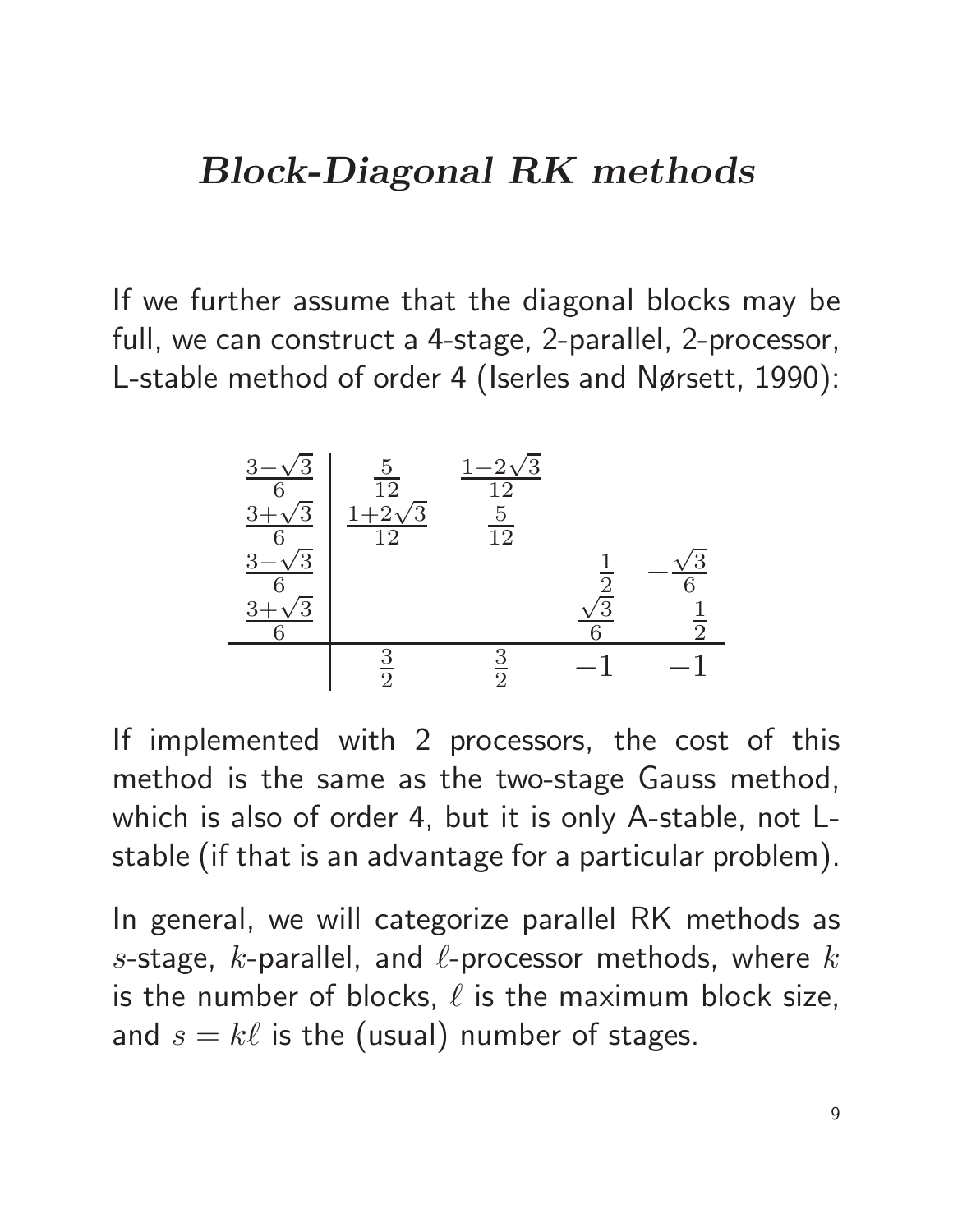So far we have only considered Runge–Kutta methods with completely decoupled diagonal blocks.

If we allow  $A$  to be block lower triangular with diagonal diagonal blocks, we can construct an L-stable method of order 4 with an embedded method of order 3 for local error control (Iserles and Nørsett, 1990):



The first pair of stages can be computed concurrently; then the second pair of stages can be computed concurrently, in this case using the same LU factorization as the first pair.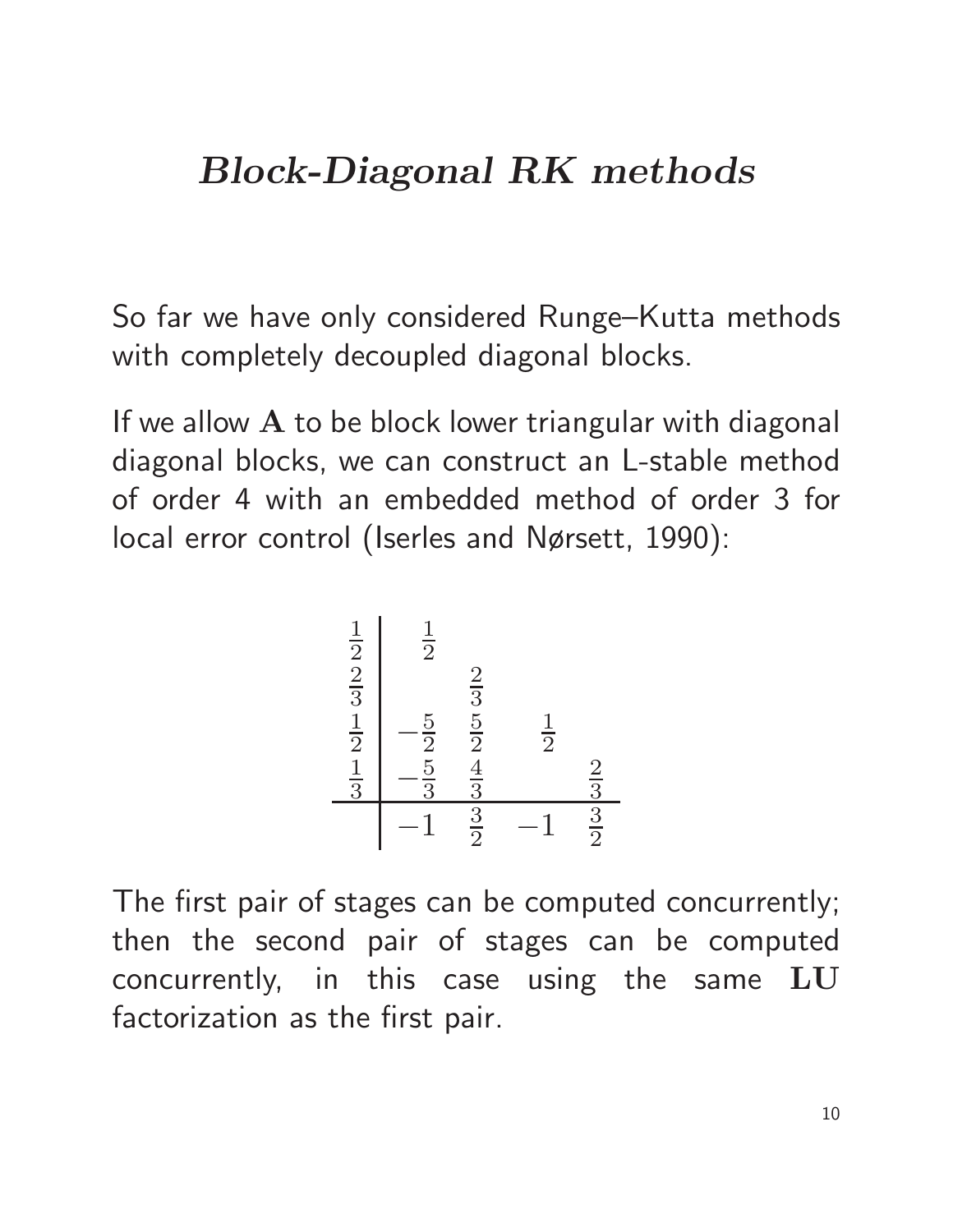There is an order barrier on block-diagonal RK methods that can be proved:

**Theorem 1.** Let  $\lambda_1$ ,  $\lambda_2$ , ...,  $\lambda_n$  be the distinct diagonal coefficients of A with respective multiplicities  $\mu_1$ ,  $\mu_2$ , ...,  $\mu_n$ . Then the order p of any k-parallel, ℓ-processor parallel DIRK satisfies

$$
p \le 1 + \sum_{i=1}^{n} \min(\mu_i, k).
$$

Thus the maximum order of any  $k$ -parallel,  $\ell$ -processor SDIRK method (i.e.,  $\lambda_1 = \lambda_2 = \ldots = \lambda_n$ ) is  $k + 1$ .

This is the same order bound for SDIRK methods when implemented serially.

So improved order can only be attained if diagonal elements are allowed to vary within a block.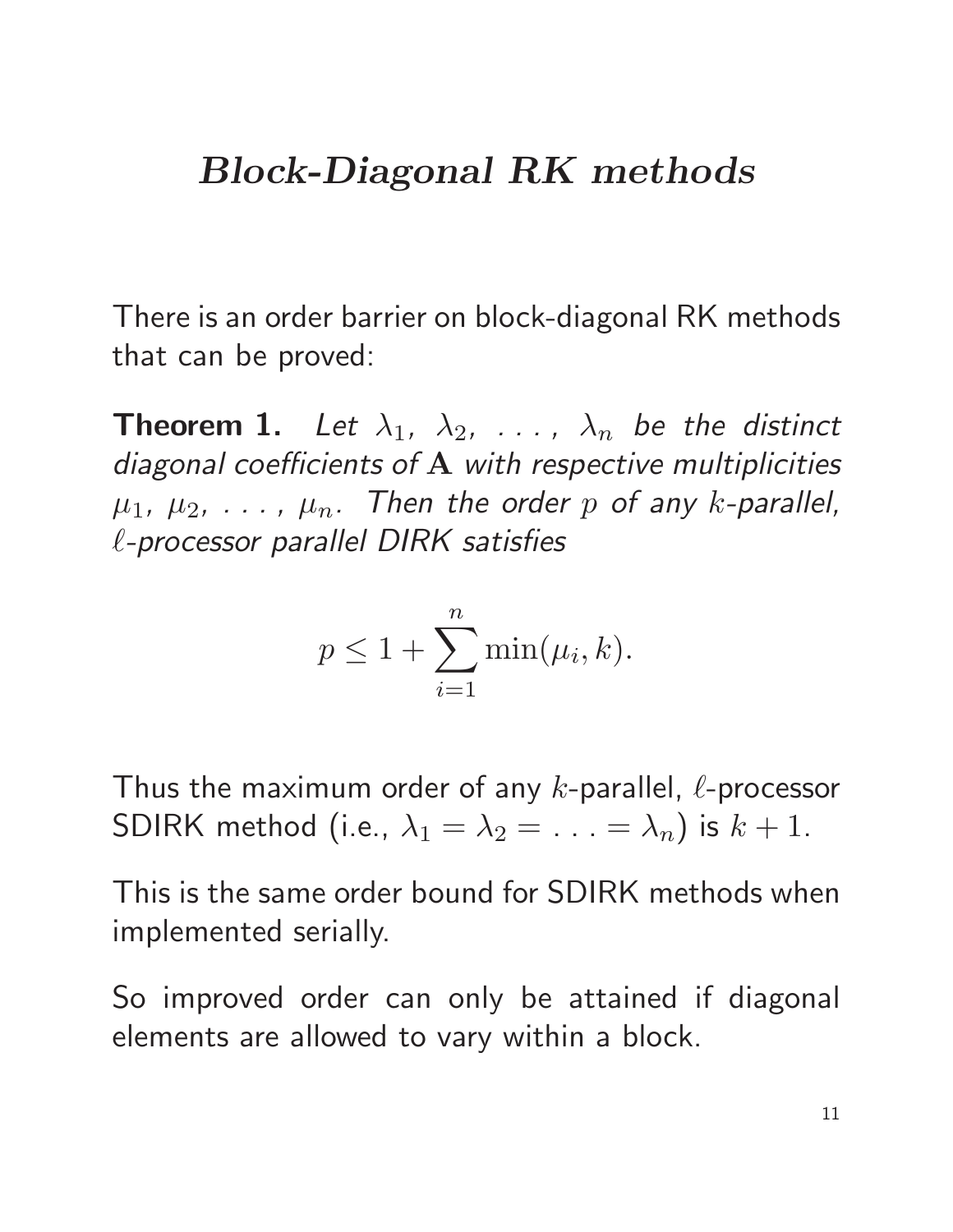# Multiply implicit RK methods

The structure of the Runge–Kutta matrix A greatly affects the cost of implementing the method.

We have seen this to be true not only in differentiating between explicit and implicit RK methods, but also within the classes of explicit and implicit RK methods themselves and within serial and parallel architectures.

In 1976, Butcher proposed an ingenious technique for improving the computational efficiency of an implicit Runge–Kutta based on transforming A to its Jordan canonical form.

Suppose there exists a non-singular matrix  $T$  such that

$$
\mathbf{TAT}^{-1}=\mathbf{\Lambda}.
$$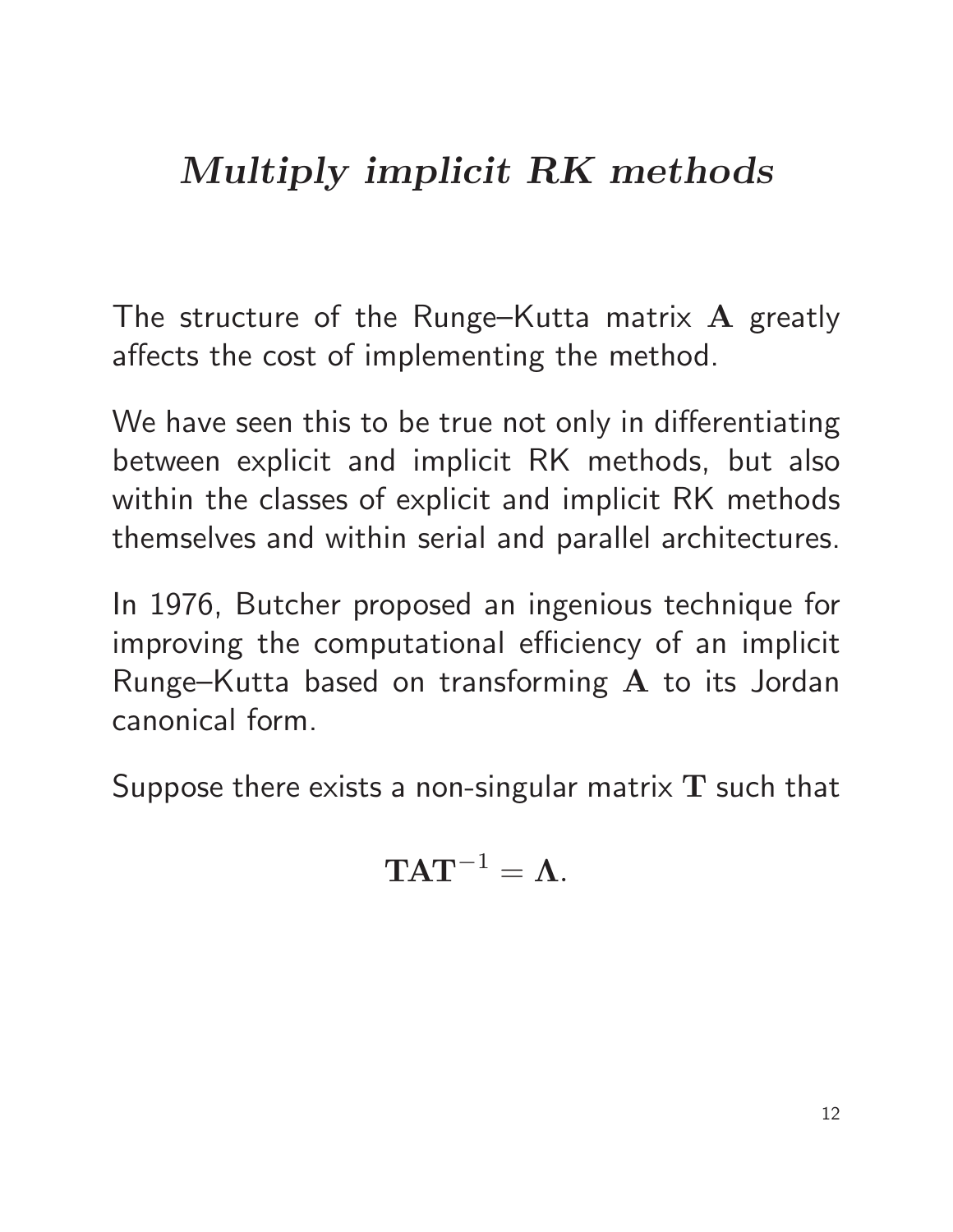Consider the RK method defined in tensor notation. Let

$$
\mathbf{Y} = (\mathbf{Y}_1^T, \mathbf{Y}_2^T, \dots, \mathbf{Y}_s^T)^T \in \mathbb{R}^{sm},
$$
  

$$
\mathbf{F}(\mathbf{Y}) = \mathbf{f}(\mathbf{Y}_1)^T, \mathbf{f}(\mathbf{Y}_2)^T, \dots, \mathbf{f}(\mathbf{Y}_s)^T)^T.
$$

Then any RK method can be written as

$$
\mathbf{Y} = \mathbf{e} \otimes \mathbf{y}_n + \Delta t (\mathbf{A} \otimes \mathbf{I}_m) \mathbf{F}(\mathbf{Y}), \qquad (1a)
$$

$$
\mathbf{y}_{n+1} = \mathbf{y}_n + \Delta t (\mathbf{b}^T \otimes \mathbf{I}_m) \mathbf{F}(\mathbf{Y}), \tag{1b}
$$

where ⊗ denotes the tensor (or Kronecker) product between two matrices; i.e., for matrices  $\mathbf{A} \in \mathbb{R}^{m_A \times n_A}$ and  $\mathbf{B} \in \mathbb{R}^{m_B \times n_B}$ ,

$$
\mathbf{A} \otimes \mathbf{B} = \begin{bmatrix} a_{11} \mathbf{B} & \cdots & a_{1,n_A} \mathbf{B} \\ \vdots & \ddots & \vdots \\ a_{m_A,1} \mathbf{B} & \cdots & a_{m_A,n_A} \mathbf{B} \end{bmatrix} \in \mathbb{R}^{m_A m_B \times n_A n_B}
$$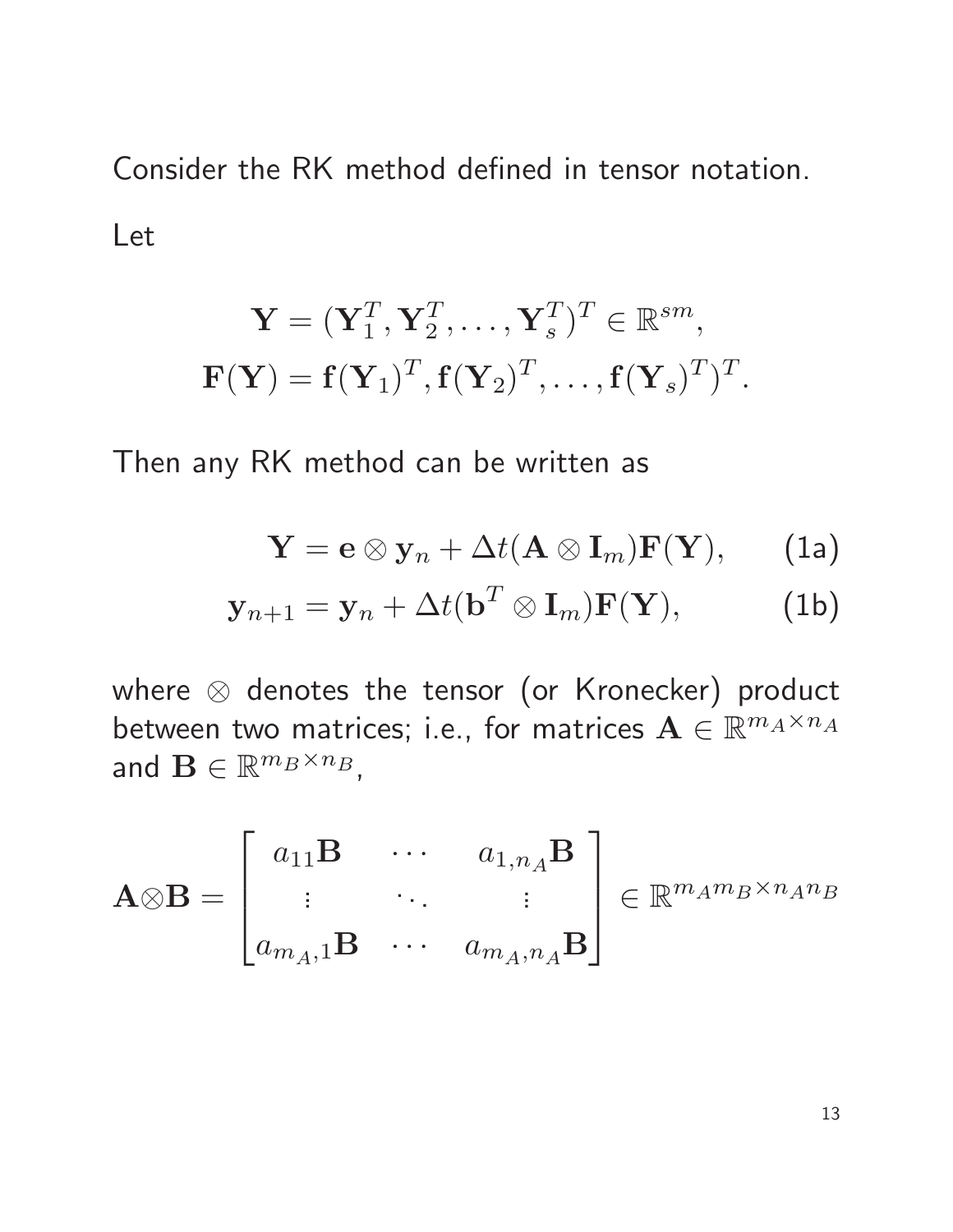Equations (1) represent a system of nonlinear algebraic equations of size sm.

Each Newton iteration involves solution of the linear system for the correction  $\delta$ 

$$
(\mathbf{I}_s \otimes \mathbf{I}_m - \Delta t \tilde{\mathbf{J}})\boldsymbol{\delta} = \mathbf{\Psi},
$$

where  $\tilde{\mathbf{J}}$  is a block matrix of size  $sm$  with blocks

$$
\tilde{\mathbf{J}}(i,j) = a_{ij} \mathbf{J}(\mathbf{Y}_j), \qquad i,j = 1,2,\ldots,s,
$$

and

$$
\boldsymbol{\delta} = (\boldsymbol{\delta}_1^T, \dots, \boldsymbol{\delta}_s^T)^T, \ \boldsymbol{\Psi} = (\boldsymbol{\Psi}_1^T, \dots, \boldsymbol{\Psi}_s^T)^T,
$$

$$
\mathbf{\Psi}_i = -\mathbf{Y}_i + \mathbf{y}_n + \Delta t \sum_{j=1}^s a_{ij} \mathbf{f}(\mathbf{Y}_j), \quad i = 1, 2, \dots, s,
$$

so that  $Y \leftarrow Y + \delta$ .

Freezing J at  $y_n$  leads to the linear system

$$
(\mathbf{I}_s \otimes \mathbf{I}_m - \Delta t \mathbf{A} \otimes \mathbf{J}_n)\boldsymbol{\delta} = \boldsymbol{\Psi}.
$$
 (2)

14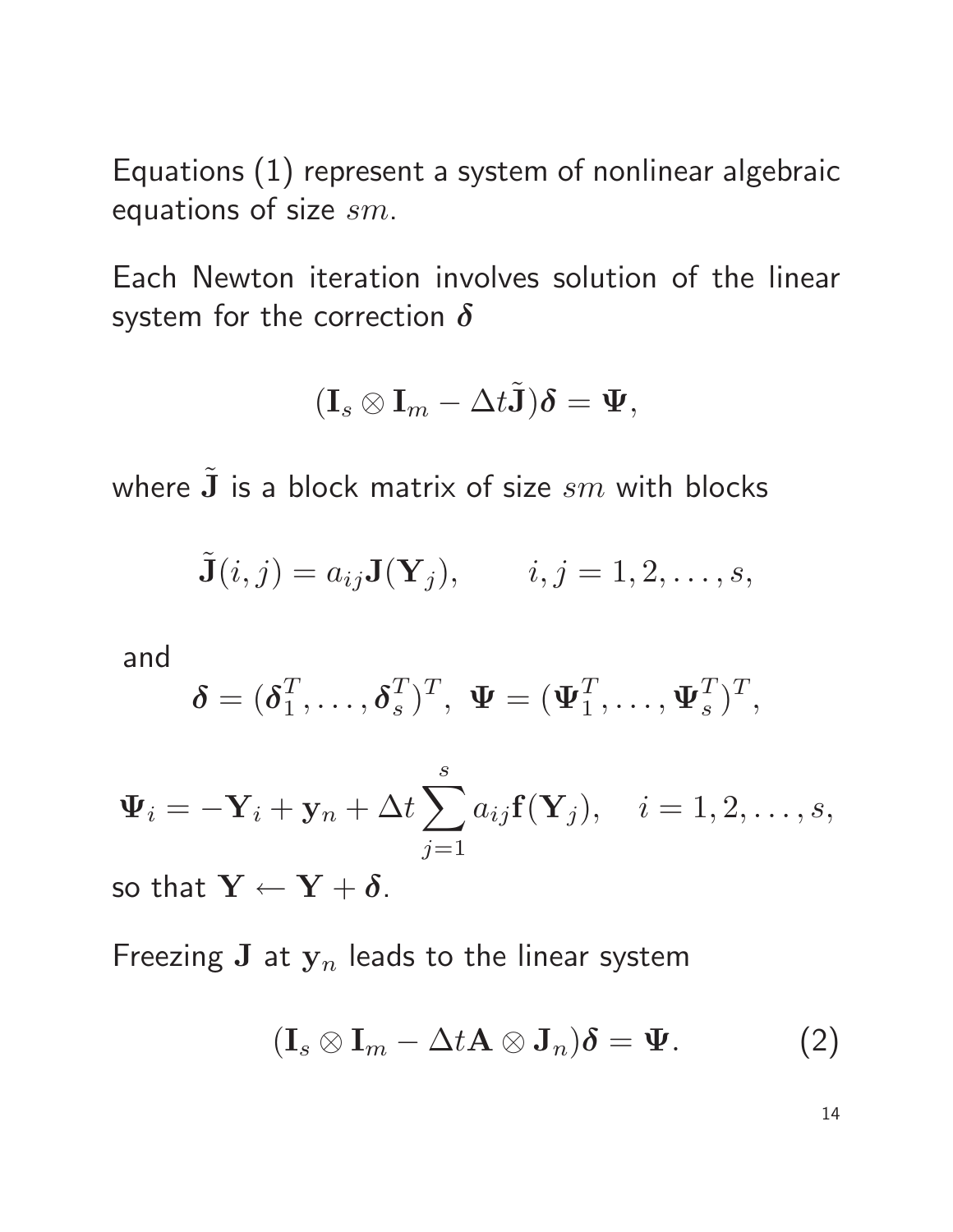Now define

$$
\bar{\boldsymbol{\delta}} = (\mathbf{T} \otimes \mathbf{I}_m) \boldsymbol{\delta}, \,\, \bar{\mathbf{Y}} = (\mathbf{T} \otimes \mathbf{I}_m) \mathbf{Y},
$$

 $\mathbf{e}\otimes\bar{\mathbf{y}}_n=(\mathbf{T}\mathbf{e})\otimes\mathbf{y}_n, \,\, \bar{\mathbf{f}}=(\mathbf{T}\otimes\mathbf{I}_m)\mathbf{f}((\mathbf{T}^{-1}\otimes\mathbf{I}_m)\bar{\mathbf{Y}}).$ Then (2) becomes

$$
(\mathbf{I}_s \otimes \mathbf{I}_m - \Delta t \mathbf{\Lambda} \otimes \mathbf{J}_n)\bar{\boldsymbol{\delta}} = \bar{\boldsymbol{\Psi}}, \qquad (3)
$$

where

$$
\bar{\boldsymbol{\delta}}=(\bar{\boldsymbol{\delta}_1}^T,\ldots,\bar{\boldsymbol{\delta}_s}^T)^T,\,\,\bar{\boldsymbol{\Psi}}=(\bar{\boldsymbol{\Psi}}_1^T,\ldots,\bar{\boldsymbol{\Psi}}_s^T)^T,
$$

$$
\bar{\Psi}_i = -\bar{\mathbf{Y}}_i + \bar{\mathbf{y}}_n + \Delta t \sum_{j=1}^s a_{ij} \bar{\mathbf{f}}(\bar{\mathbf{Y}}_j), \quad i = 1, 2, \dots, s.
$$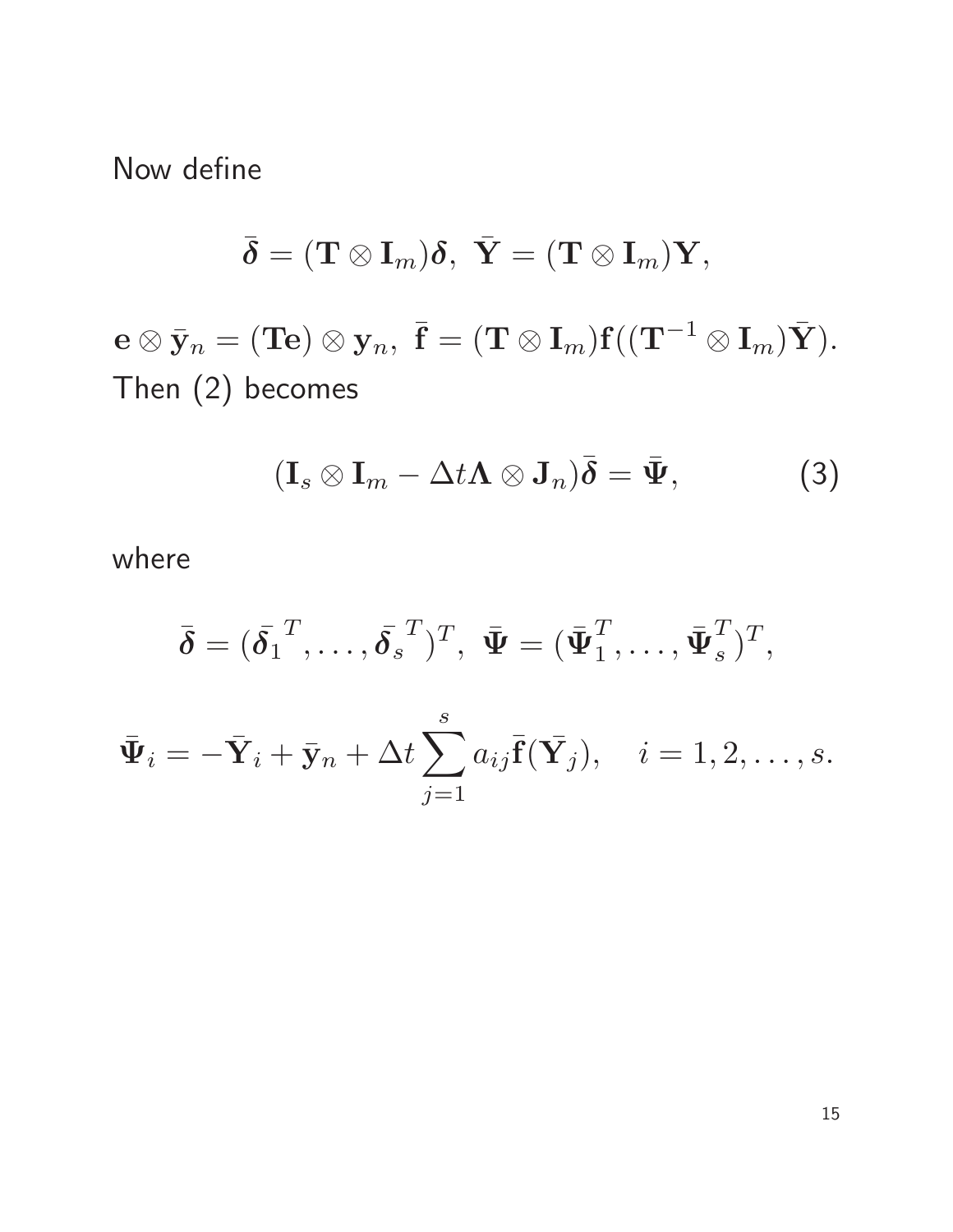Generally, the  $LU$  factorization involved in  $(2)$  requires

$$
\mathcal{O}(s^3m^3/3)
$$
 and 
$$
\mathcal{O}(s^2m^2)
$$

floating-point operations for the forward and backward substitutions, respectively.

This is about  $s^3$  times the work for a BDF method because the systems there are size  $m$ .

So if this complexity cannot be improved, implicit Runge–Kutta methods will generally be less competitive than BDF methods.

Perhaps the only situations in which implicit Runge– Kutta would be favourable would be those where highorder, L-stable methods are desired, i.e., for highaccuracy solutions to large, stiff problems.

In those situations, the facts that (1) BDF methods are (a) limited in order to 5, (b) not L-stable past first order, (c) not A-stable past second order and (2) the poor scaling of s matters less when  $m$  is large may tip the balance in favour of implicit RK methods.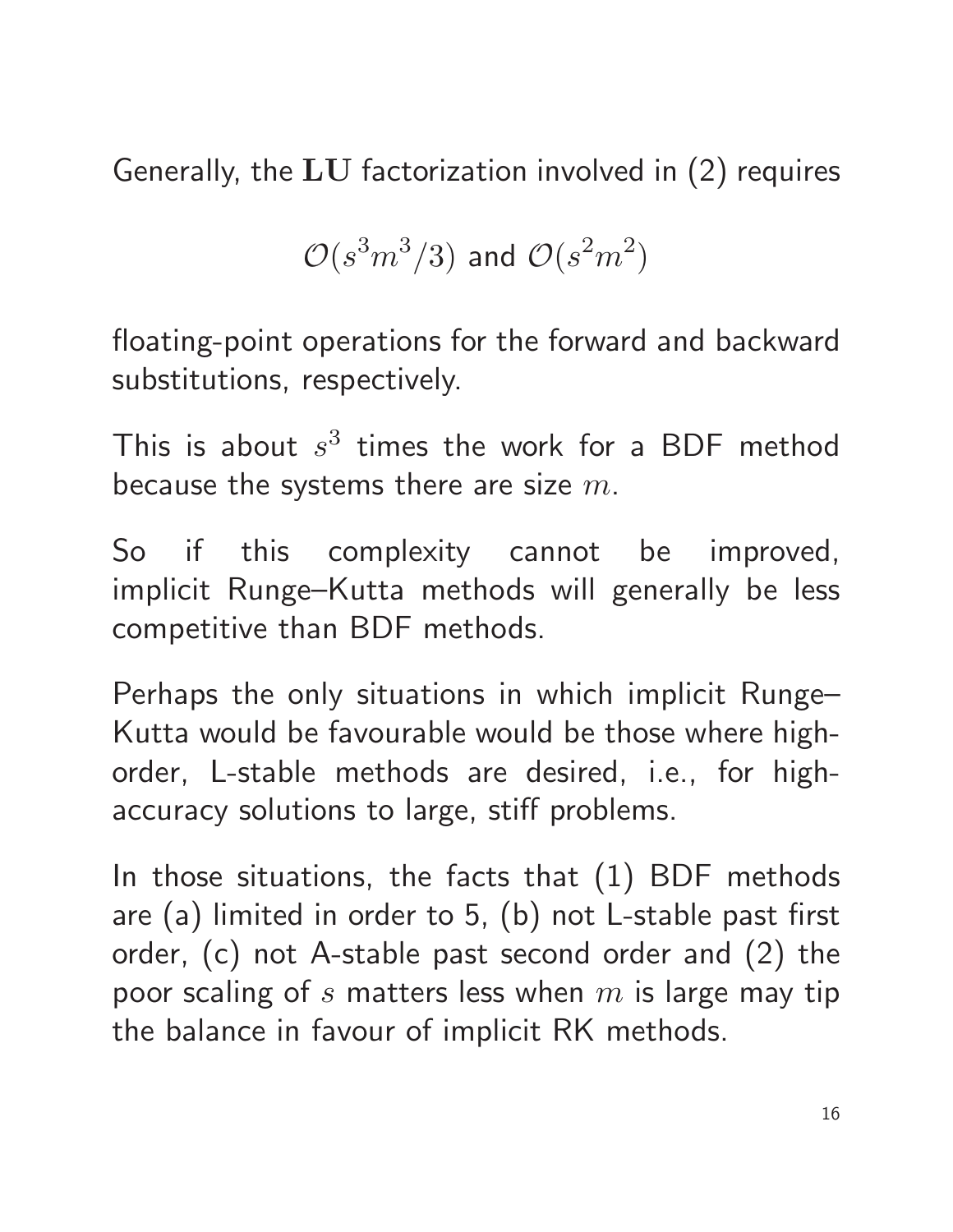Now if A has only real eigenvalues and is similar to a diagonal matrix, the  $LU$  factorization in  $(3)$  requires

$$
\mathcal{O}(sm^3/3)
$$
 and  $\mathcal{O}(sm^2)$  operations.

Furthermore, if  $A$  can be constructed to have a onepoint spectrum, i.e., it is similar to the matrix with diagonal elements  $\lambda$  and subdiagonal elements  $-\lambda$ , then the LU factorization in (3) requires

$$
\mathcal{O}(m^3/3)
$$
 and  $\mathcal{O}(sm^2)$  operations.

These methods are called singly implicit Runge– Kutta (SIRK) methods.

The nonlinear equations are effectively decoupled and can be solved sequentially with one LU decomposition.

For parallel implementations, the decoupling is more important than having only one LU decomposition, but there are also certain stability advantages of having a single eigenvalue.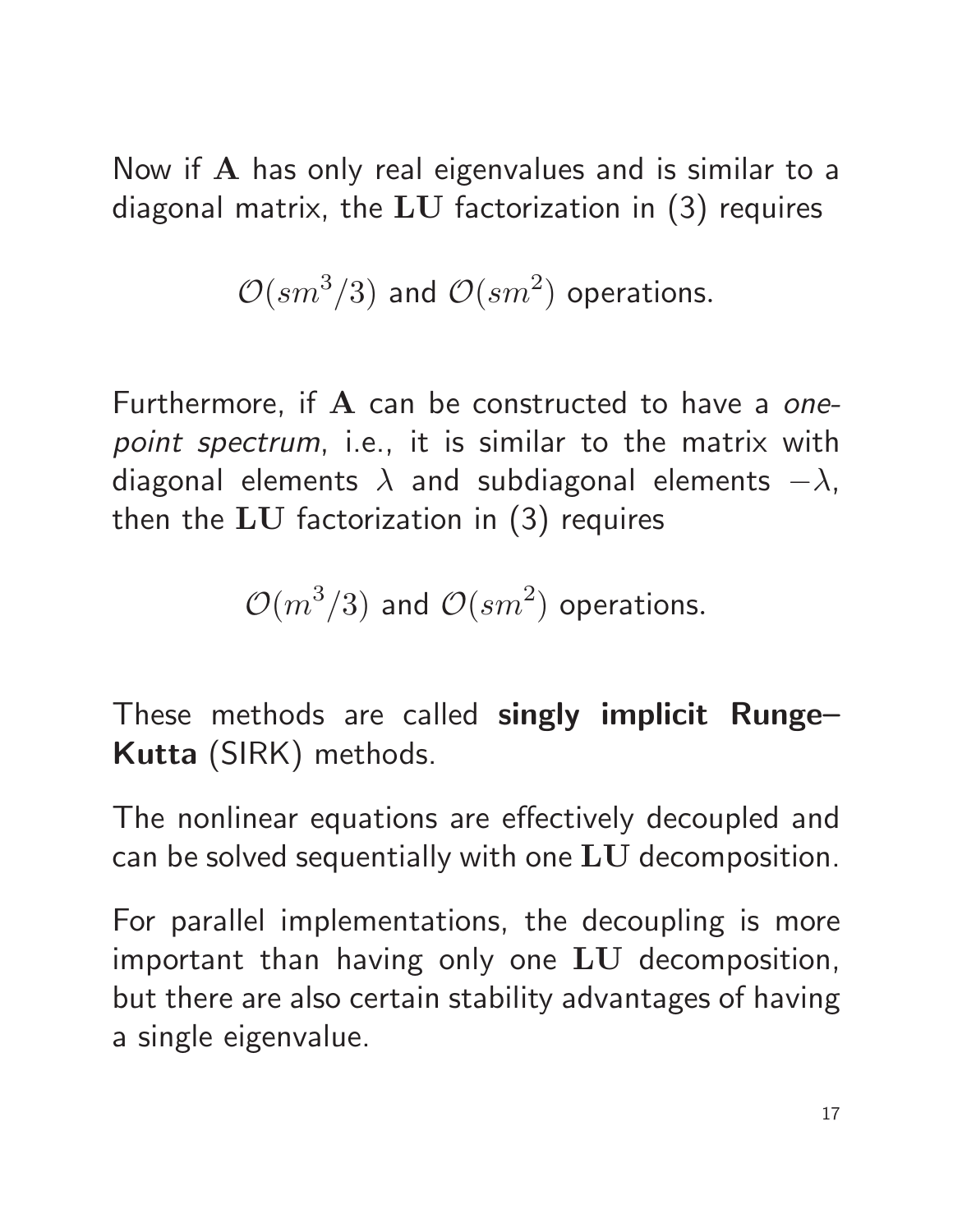As we have seen, they compare well against BDF methods in terms of complexity for solving the linear systems arising in the Newton iteration.

However, at each iteration of Butcher's procedure, Y and  $\mathbf{F}(\mathbf{Y})$  must be transformed and untransformed by the similarity matrix T.

If  $\ell$  iterations are required per step, the cost of a SIRK per step is

$$
\mathcal{O}(m^3/3 + \ell sm^2 + 2\ell s^2 m).
$$

So again only if  $m \gg s, \ell$  will a SIRK method be comparable in overall cost with a BDF method, assuming of course that both methods perform satisfactorily in terms of stability, order, etc.

As well as transforming the method to Jordan canonical form, it is also possible to transform to upper Hessenberg form.

This procedure is especially beneficial if J can be kept constant over many steps.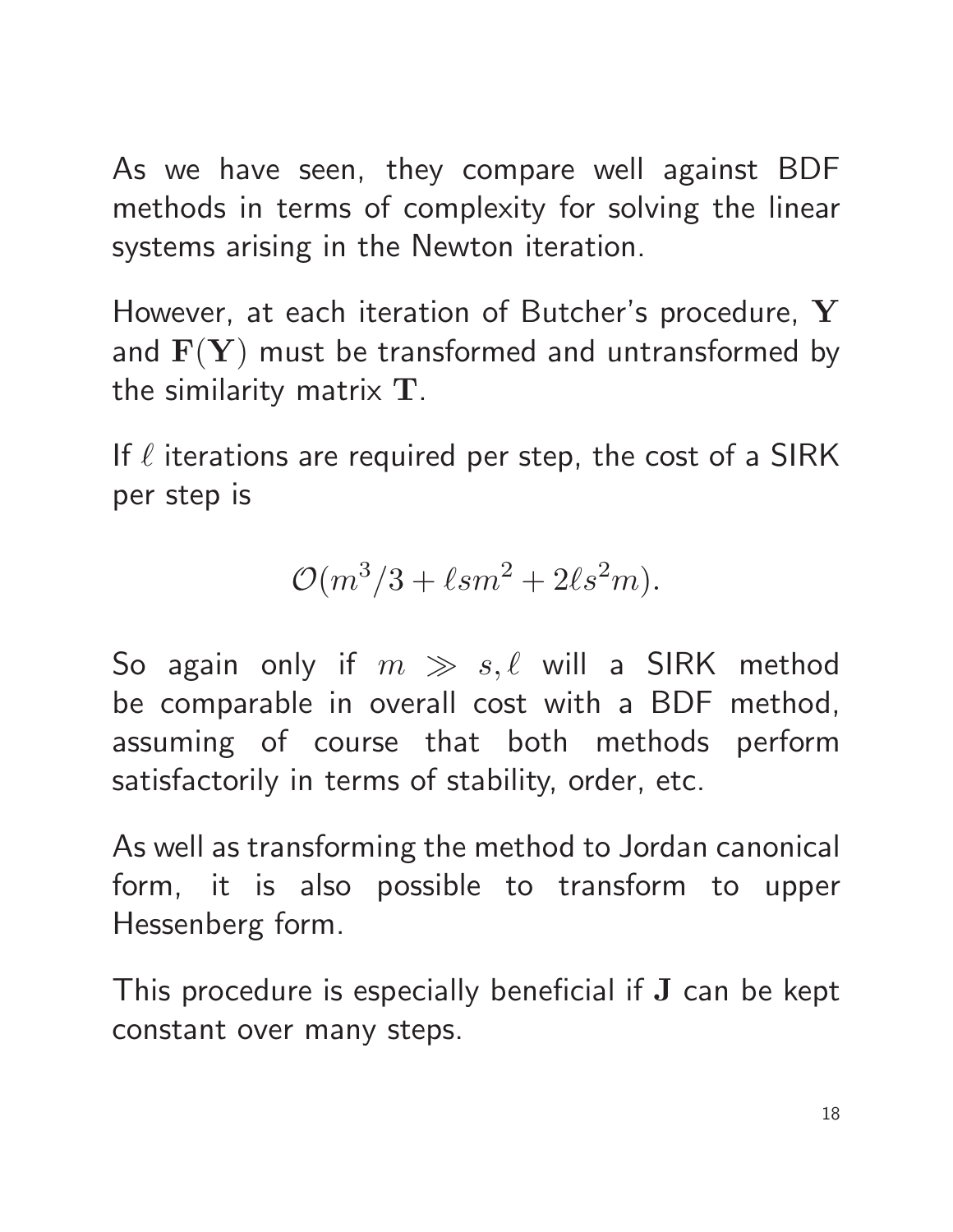## Waveform Relaxation Techniques

So far we have focused on techniques for parallelism across the method.

We have seen that although some parallelism is possible, the factors of improvement are generally small and bounded even in the limit of infinite processors.

We now turn to a potentially powerful technique for parallelism across the system.

Because there are many large ODE systems (whose individual sizes far exceed the number of processors available to work on them), there is the potential for massive parallelism.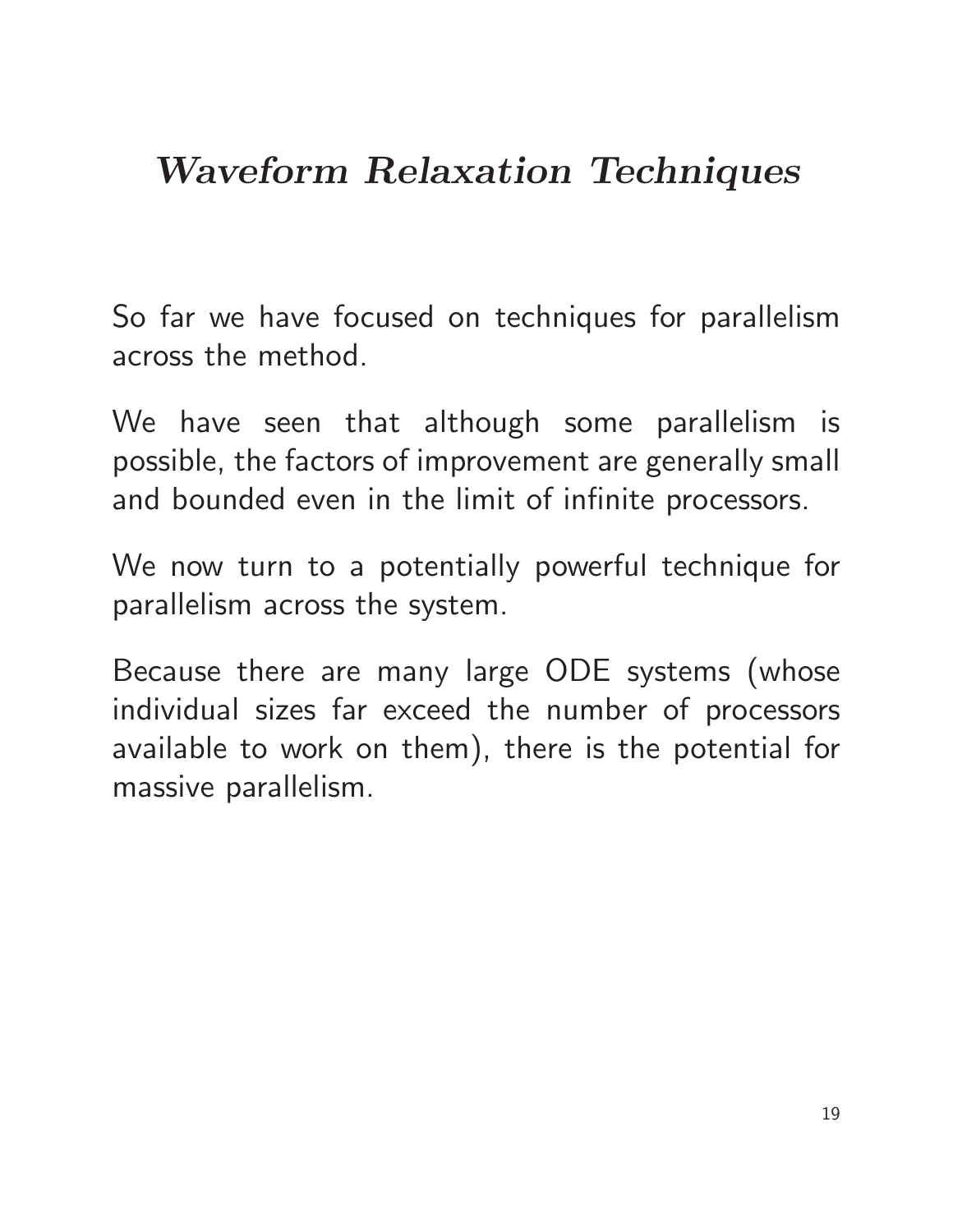Standard application of numerical methods for ODEs become inefficient for large systems where different variables vary on different time scales.

The main problem is that the same method and step size are applied to every component.

The major challenge of allowing methods and step sizes to change according to the solution component is how to do this automatically.

In waveform relaxation (WR) methods, the full system is partitioned into a number of subsystems (potentially as small as one component each) that are integrated independently over a number of *iterative step sweeps*<sup>2</sup> with information exchanged between subsystems only at the end of each sweep.

WR methods were originally introduced by Lelarasmee in 1982 for solving problems in very large scale integrated (VLSI) circuit simulation.

 $^2$ Steps typically have to be re-done until some convergence in the solution to the full system is achieved.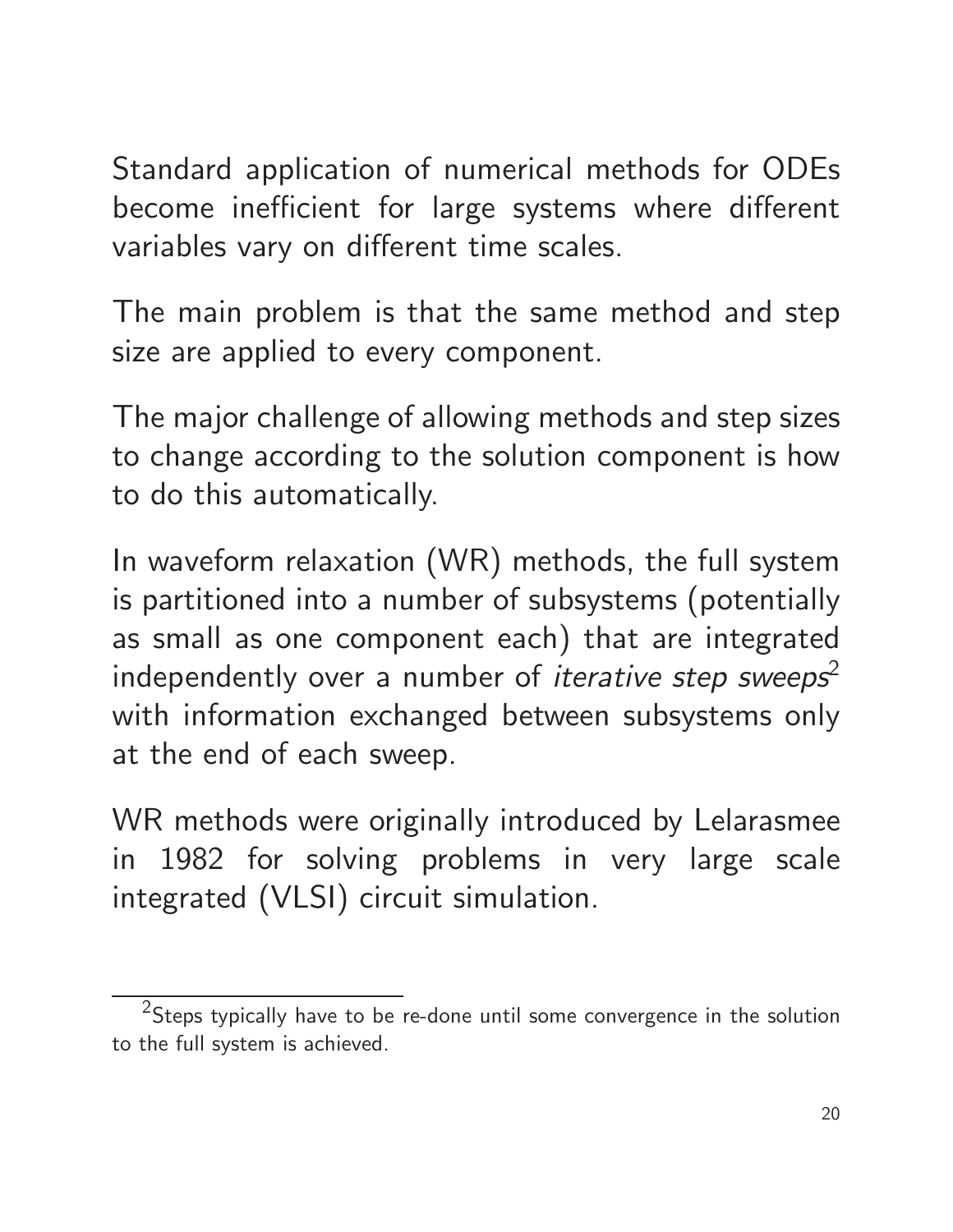#### Picard iteration

The basic idea of WR is to solve a sequence of ODEs for a sequence of solutions  $\{{\bf y}^{(1)}(t),{\bf y}^{(2)}(t),\ldots\}$  starting from an initial starting solution  $\mathbf{y}^{(0)}(t)$  with the hope that the *waveforms*  $\mathbf{y}^{(\nu)} \to \mathbf{y}(t)$  as  $\nu \to \infty.$ 

The simplest and most well-known approach to this is the Picard iteration, in which the sequence of ODEs solved is

$$
\dot{\mathbf{y}}^{(\nu+1)} = \mathbf{f}(t, \mathbf{y}^{(\nu)}(t)), \ \mathbf{y}^{(\nu+1)} = \mathbf{y}_0, t \in [t_o, t_f]. \tag{4}
$$

Because the solution to (4) is

$$
\mathbf{y}^{(\nu+1)}(t) = \mathbf{y}_0 + \int_{t_0}^t \mathbf{f}(\tau, \mathbf{y}^{(\nu)}(\tau)) d\tau,
$$

we have naturally decoupled the problem into  $m$ (embarrassingly) parallel quadrature problems.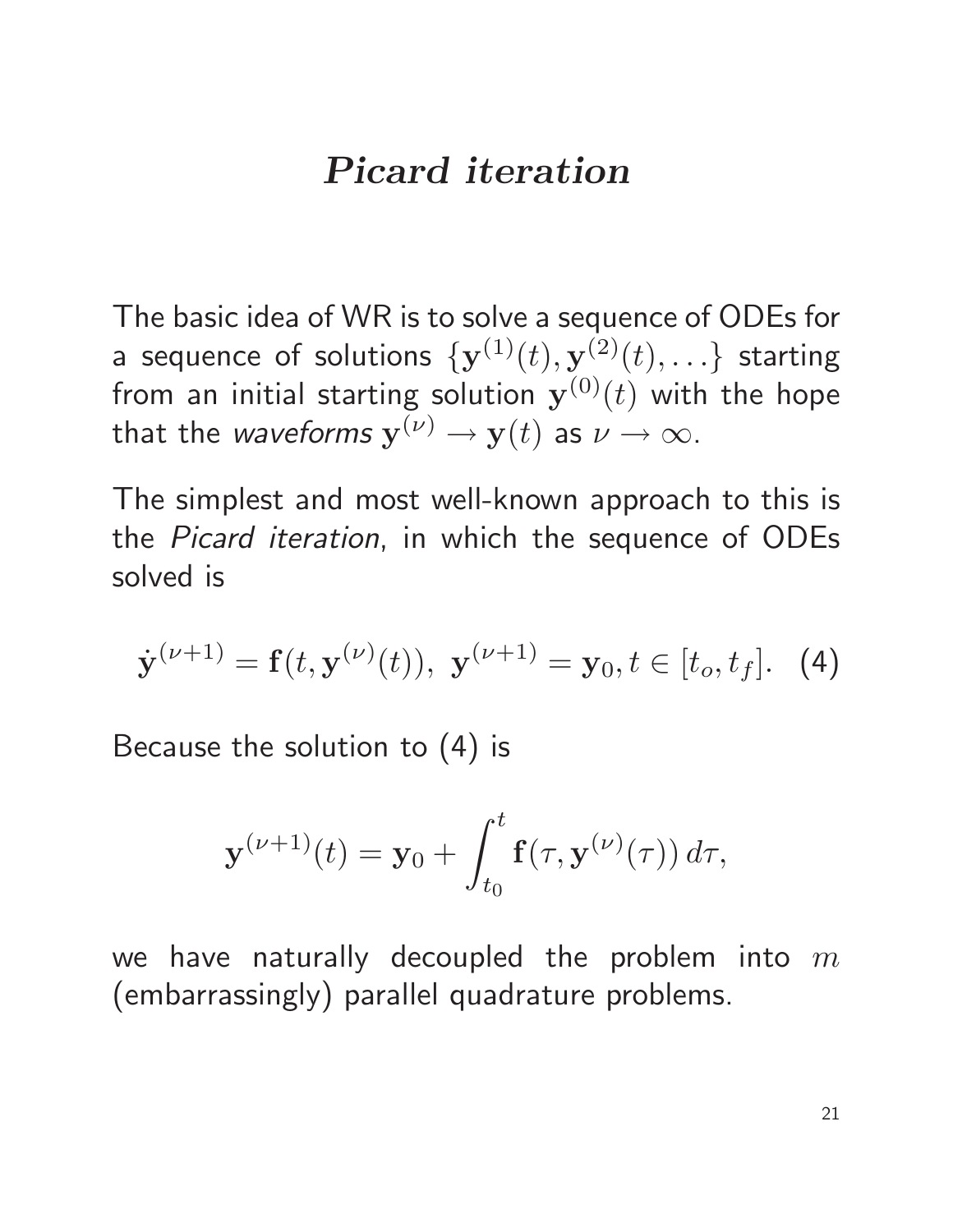Different quadrature methods can be used on different components, and if extra idle processors are available, each individual quadrature can itself be done in parallel.

The only communication is the updating of the waveforms between processors.

Sadly, Picard iteration usually converges very slowly:

Theorem 2. The global error bound for Picard iteration applied to the linear test problem  $\dot{y} = \lambda y$ on  $t \in [0, T]$  satisfies

$$
|y(t)-y^{(\nu)}(t)|\leq \frac{(|\lambda|t)^{\nu+1}}{(\nu+1)!},\ t\in [0,T], \lambda<0.
$$

**Proof:** It is easy to see that Picard iteration generates the waveforms

$$
y^{(\nu)}(t) = 1 + \lambda t + \ldots + \frac{(\lambda t)^{\nu}}{\nu!}.
$$

The result follows from noting that  $y(t) = e^{\lambda t}$ .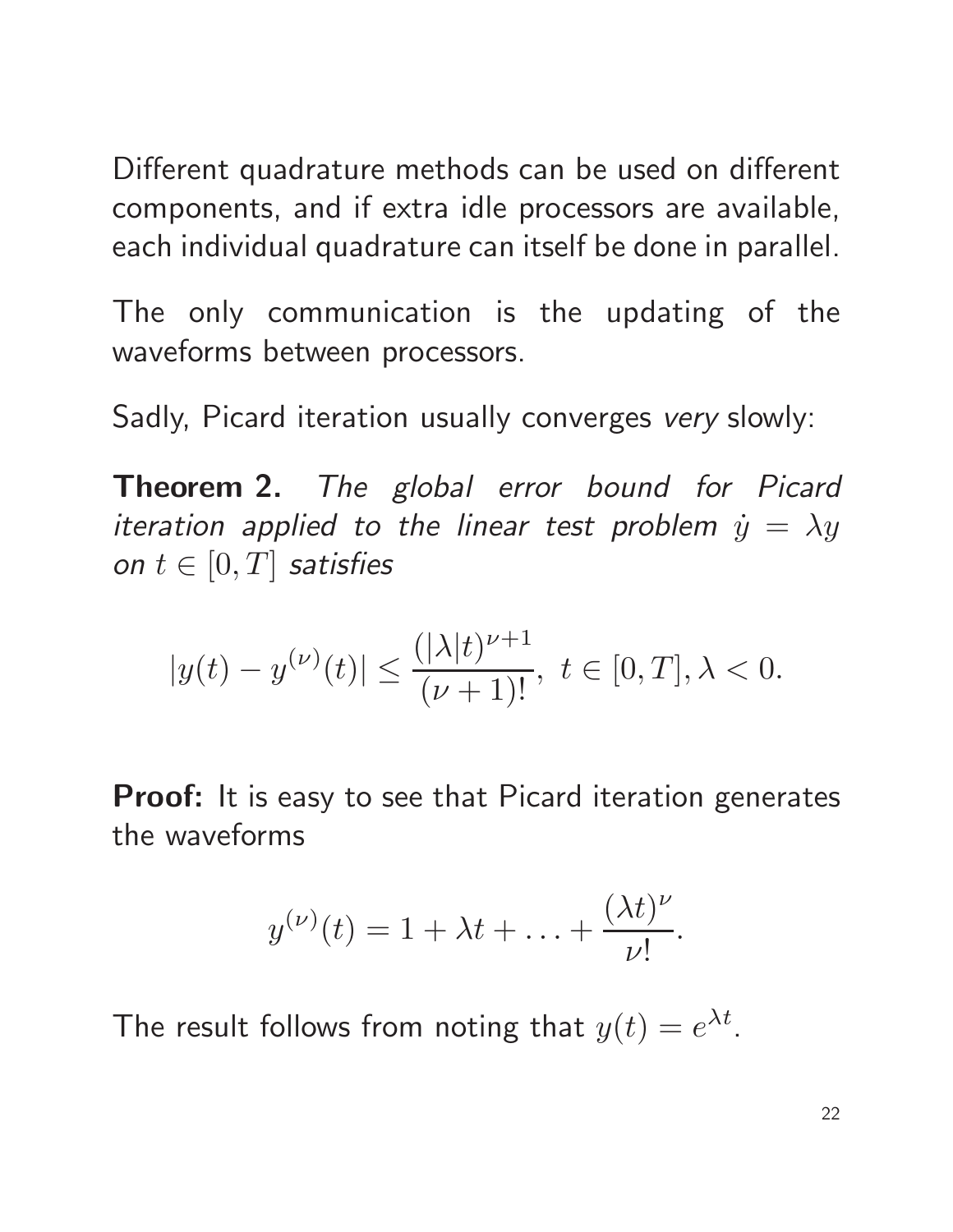So we see that the order of convergence is increased by 1 at each iteration.

But we also see that the approximation will not be very good until

 $\nu \geq |\lambda|T$ .

So if the interval of integration is large or the problem is stiff ( $|\lambda|$  is large) then many iterations will be required for an accurate answer.

For nonlinear problems, we can derive a similar result using the Lipschitz constant L in place of  $\lambda$ .

In practice, the rate of convergence will likely be unacceptably slow.

A simple idea to improve convergence is to split the interval of integration into a series of subintervals (or windows) and perform Picard iteration on each window.

The idea is that convergence can be achieved more quickly on small windows, and the more accurate starting values obtained can improve convergence on subsequent windows.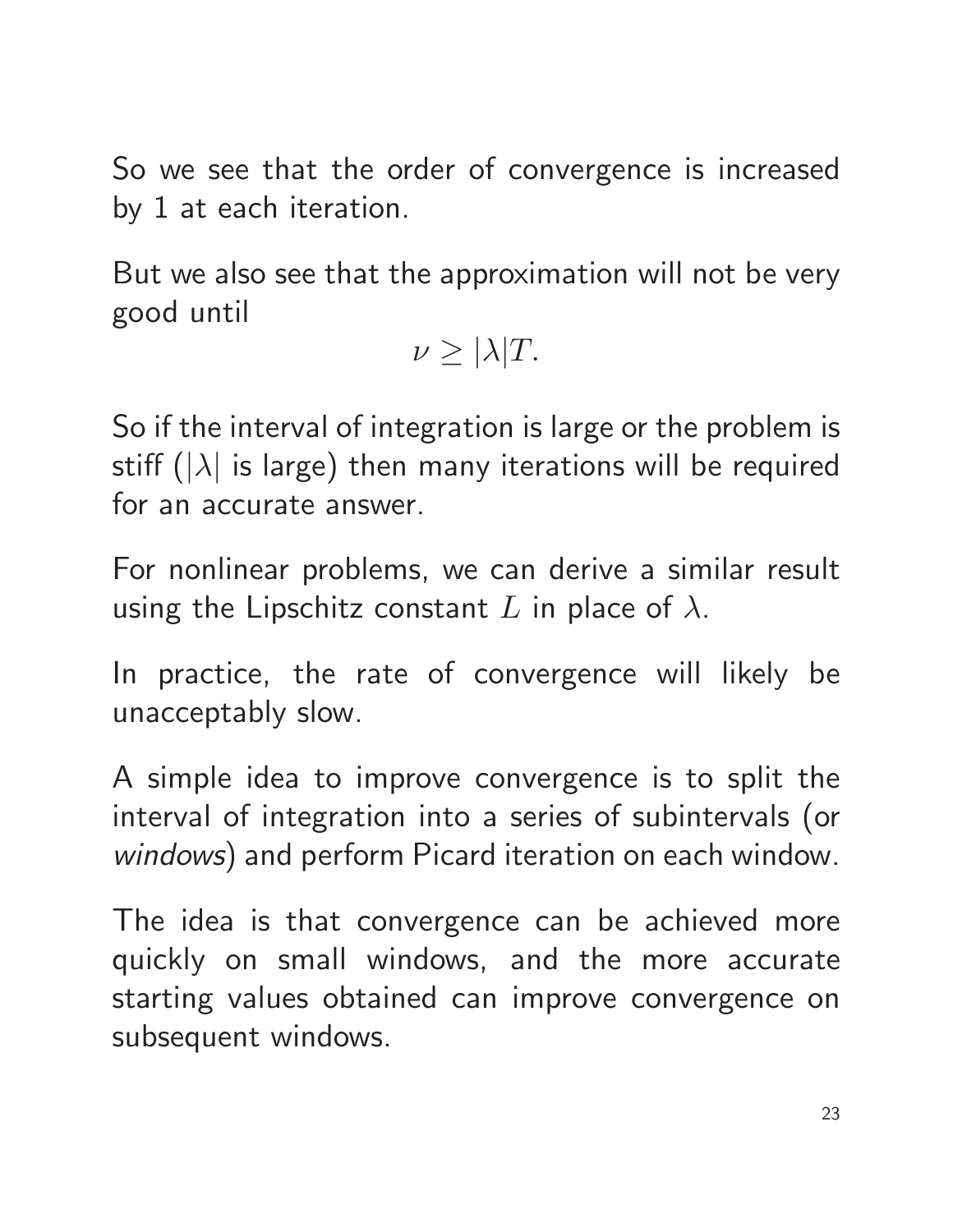#### Jacobi WR

It seems Picard iteration is too slow for stiff problems to allow for an efficient parallel implementation.

We now look at more general WR methods.

As an example, consider the following system:

$$
\dot{y}_1 = f_1(y_1, y_2),
$$
  $y_1(t_0) = y_{10},$   
\n $\dot{y}_2 = f_2(y_1, y_2),$   $y_2(t_0) = y_{20},$   $t \in [t_0, T].$ 

One possible iteration takes the form

$$
\dot{y}_1^{(\nu+1)} = f_1(y_1^{(\nu+1)}, y_2^{(\nu)}), \quad y_1^{(\nu+1)}(t_0) = y_{10},
$$
  

$$
\dot{y}_2^{(\nu+1)} = f_2(y_1^{(\nu)}, y_2^{(\nu+1)}), \quad y_2^{(\nu+1)}(t_0) = y_{20};
$$

i.e., for each  $\nu$ , two decoupled ODEs can be solved in parallel on  $[t_0, T]$ .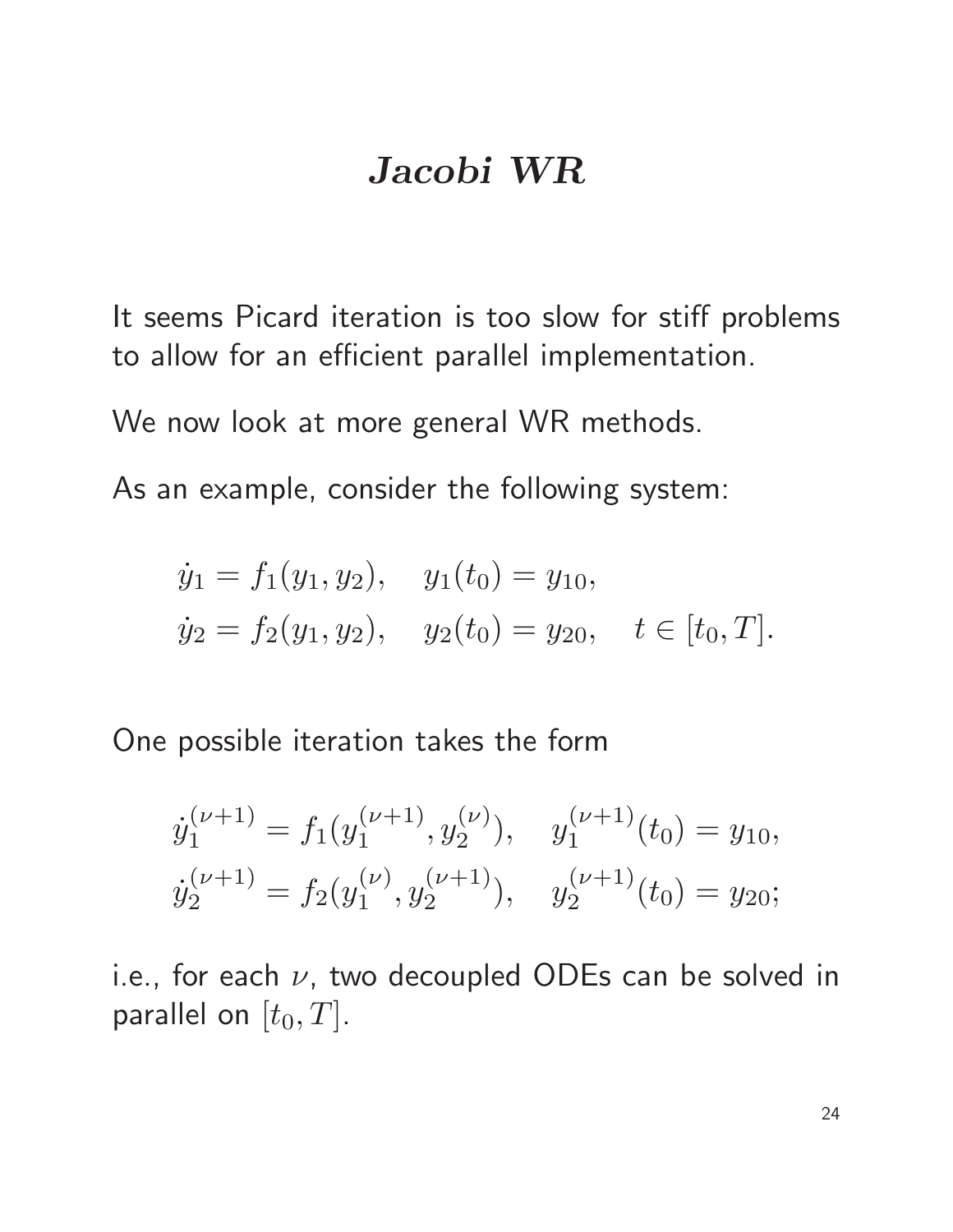Communication between processors occurs only at the end of the iterate for (possibly interpolated) values of  $y_1^{(\nu+1)}$  $j_1^{(\nu+1)}(t)$  and  $y_2^{(\nu+1)}$  $\binom{\nu+1}{2}(t)$ .

 $y_{1.2}^{\left( 0\right) }$  $\hat{\mathcal{L}}^{(0)}_{1,2}(t)$  are arbitrary but satisfy  $y^{(0)}_{1,2}$  $y_{1,2}^{(0)}(t_0) = y_{10,20}.$ 

Because of its obvious similarity with the Jacobi method for solving linear systems of equations, this method is called the Jacobi WR method.

The generalization of Picard iteration takes the form

$$
\dot{\mathbf{y}}^{(\nu+1)} = \mathbf{F}(t, \mathbf{y}^{(\nu+1)}, \mathbf{y}^{(\nu)}), \quad \mathbf{y}^{(\nu+1)}(t_0) = \mathbf{y}_0,
$$

where  $\mathbf{F}:[t_0,T]\!\times\!\mathbb{R}^m\!\times\!\mathbb{R}^m\to\mathbb{R}^m$  is called a *splitting* function and satisfies

$$
\mathbf{F}(t, \mathbf{y}, \mathbf{y}) = \mathbf{f}(t, \mathbf{y}).
$$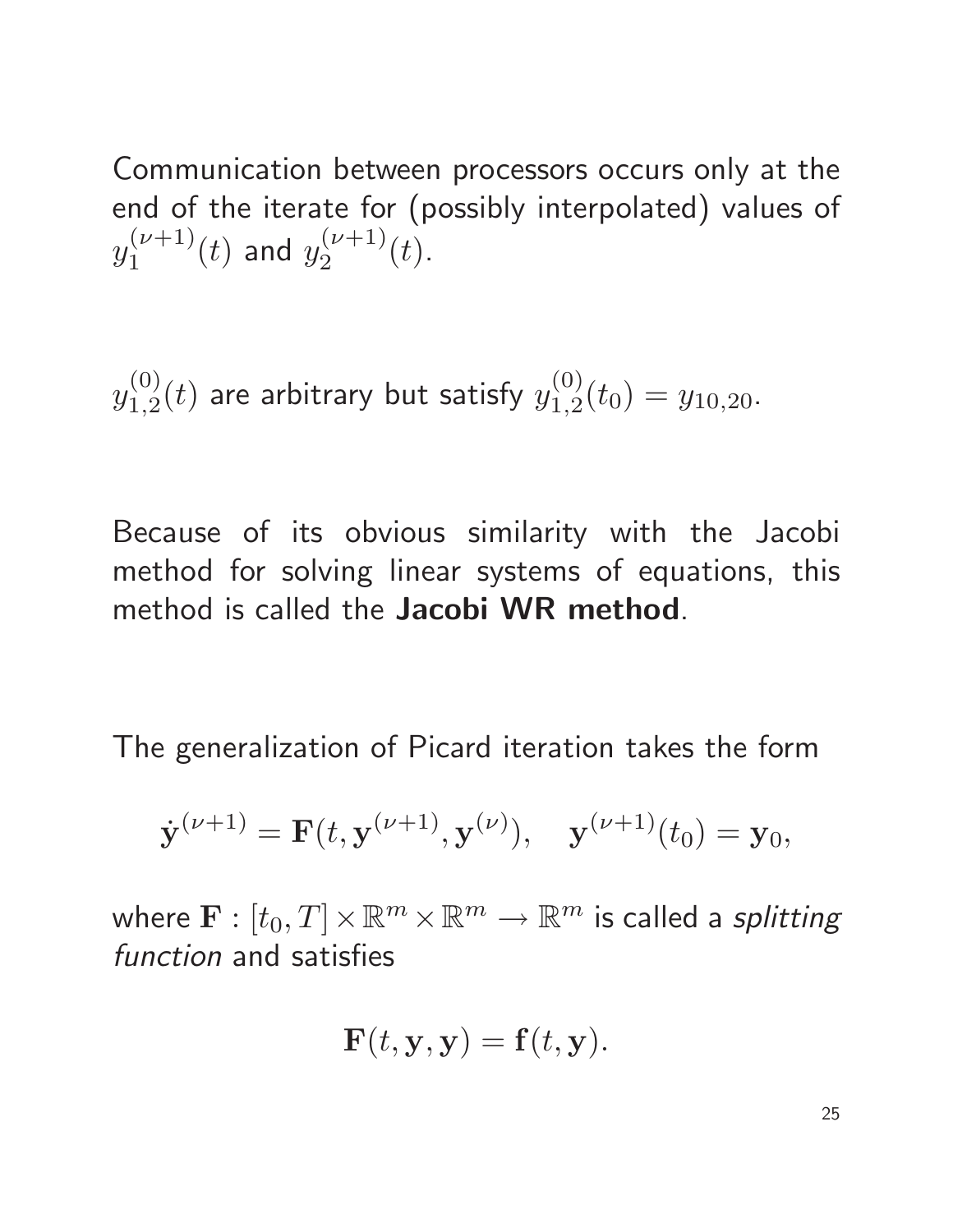The Jacobi iteration satisfies

$$
\dot{y}_i^{(\nu+1)} = f_i(t, y_1^{(\nu)}, \dots, y_{i-1}^{(\nu)}, y_i^{(\nu+1)}, y_{i+1}^{(\nu)}, \dots, y_m^{(\nu)}),
$$
  

$$
i = 1, 2, \dots, m.
$$

The formal definition of a Jacobi WR method is as follows:

Definition 1. A WR scheme is said to be of Jacobi type if the splitting function  $\mathbf{F}(t, \mathbf{v}, \mathbf{w})$  satisfies

$$
\left.\frac{\partial \mathbf{F}}{\partial \mathbf{v}}\right|_{\mathbf{v}=\mathbf{u}, \mathbf{w}=\mathbf{u}}=\mathrm{diag}\,\left(\frac{\partial \mathbf{f}}{\partial \mathbf{u}}\right).
$$

Of course, the definition assumes  $\partial f/\partial u$  exists.

The generalization to block Jacobi WR methods is now simply to allow for block diagonal elements.

The block-structured approach can improve convergence if e.g., it maintains strong coupling between parts that are strongly coupled physically.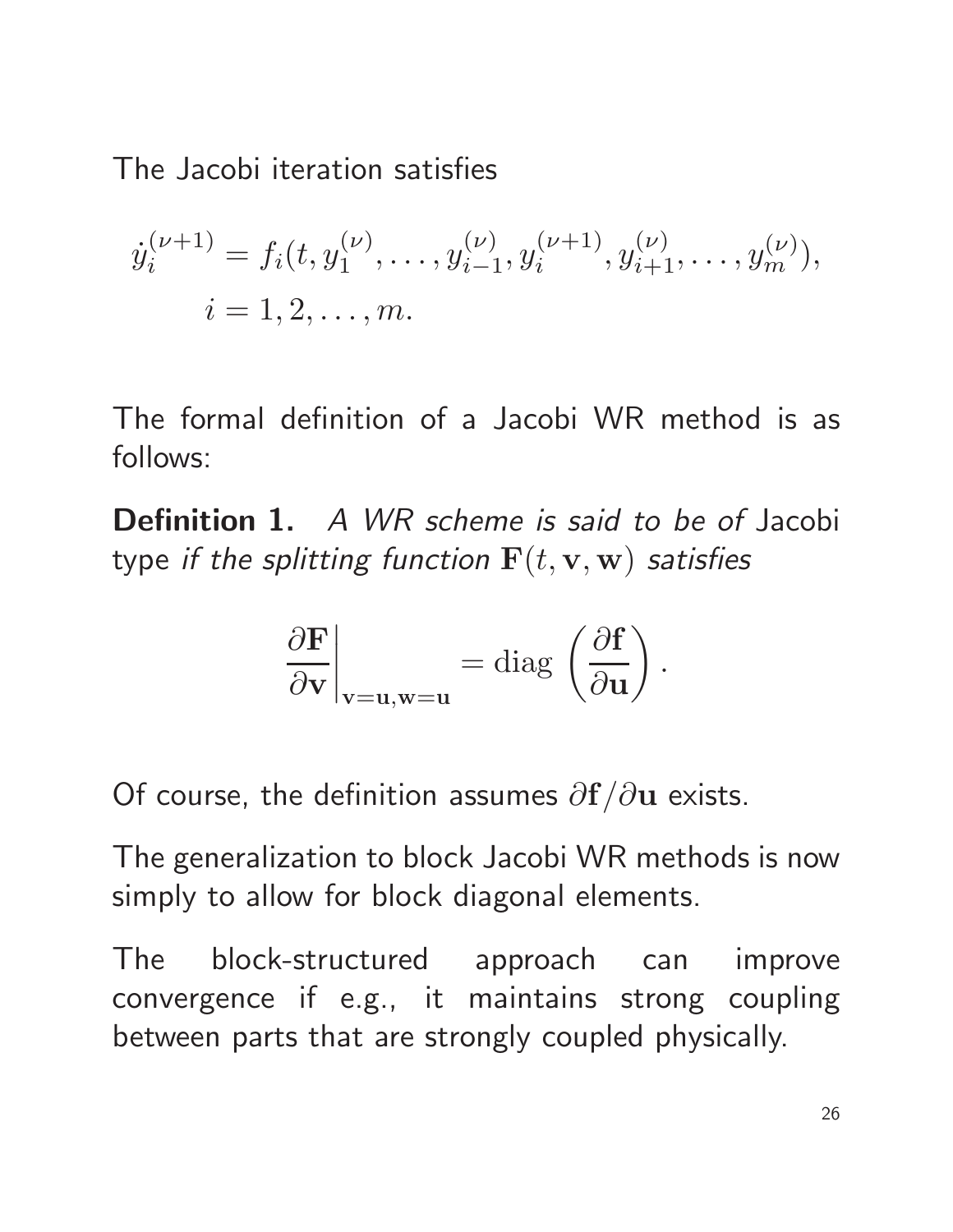Again, the principal advantage of Jacobi WR is that each component of the system can be solved in parallel.

Disadvantages include that convergence can be slow and a substantial amount of information may need to be passed between processors after each iteration if  $m$ and/or  $T$  are large.

Being able to identify and maintain the strong coupling of strongly coupled physical parts can make WR quite effective in practice.

The main difficulty is in identifying strong coupling automatically and/or adapting to changes in coupling.

One way to deal with this is to allow for components to belong to more than one subsystem; i.e., we allow overlapping of components between different subsystems.

This is also known as *multi-splitting*.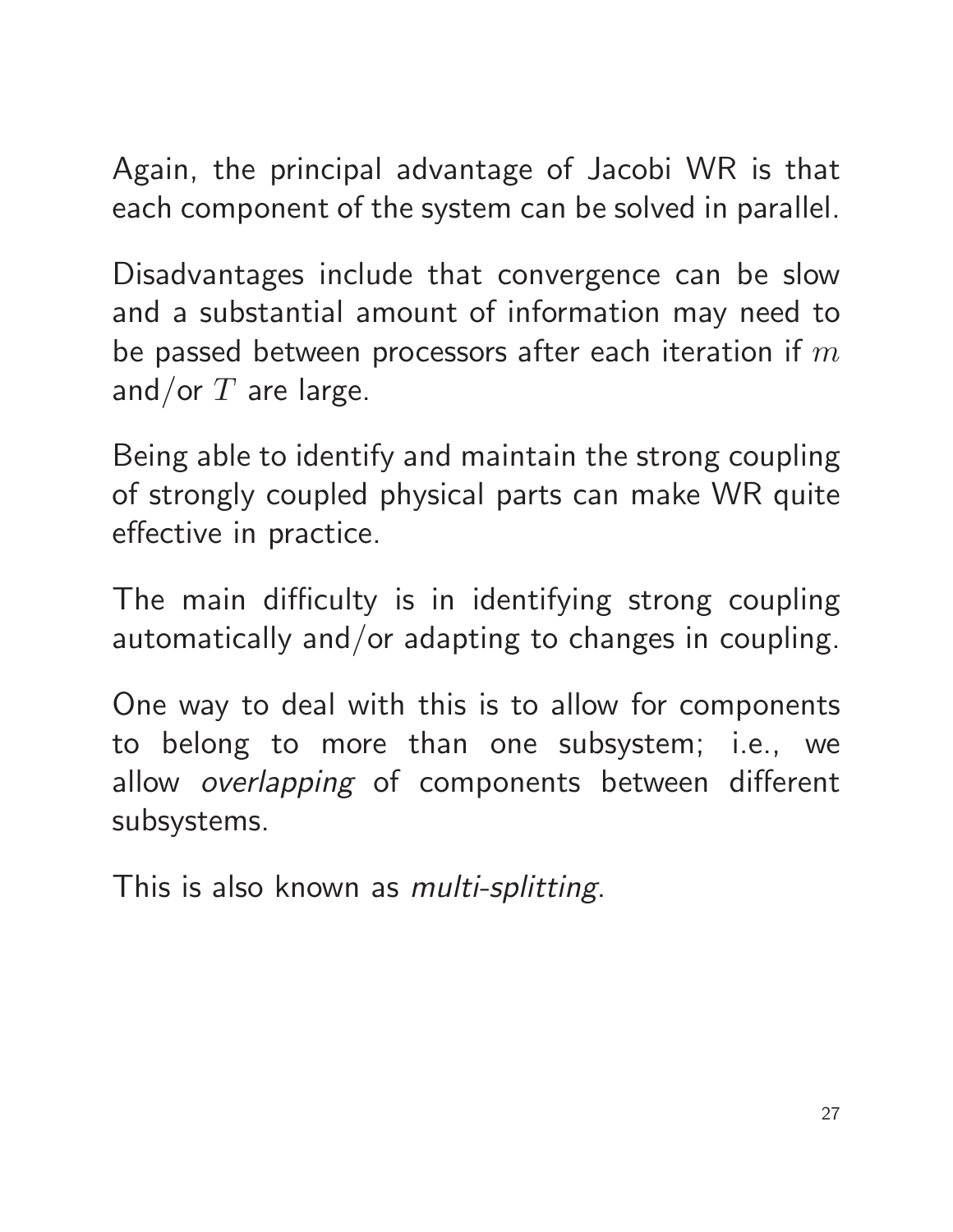# Multi-splitting WR methods

Multi-splitting is the idea of splitting a given problem in more than one way, thus allowing for components to overlap, i.e., to belong to more than one subsystem.

This introduces additional computational overhead because subsystems are now larger than they strictly have to be.

The hope is that overlapping will capture and preserve more of the important physical coupling and hence result in better convergence.

There remains the difficulty of determining in general what the overlap should be for a given problem, but numerical evidence suggests that some overlap is often better than none.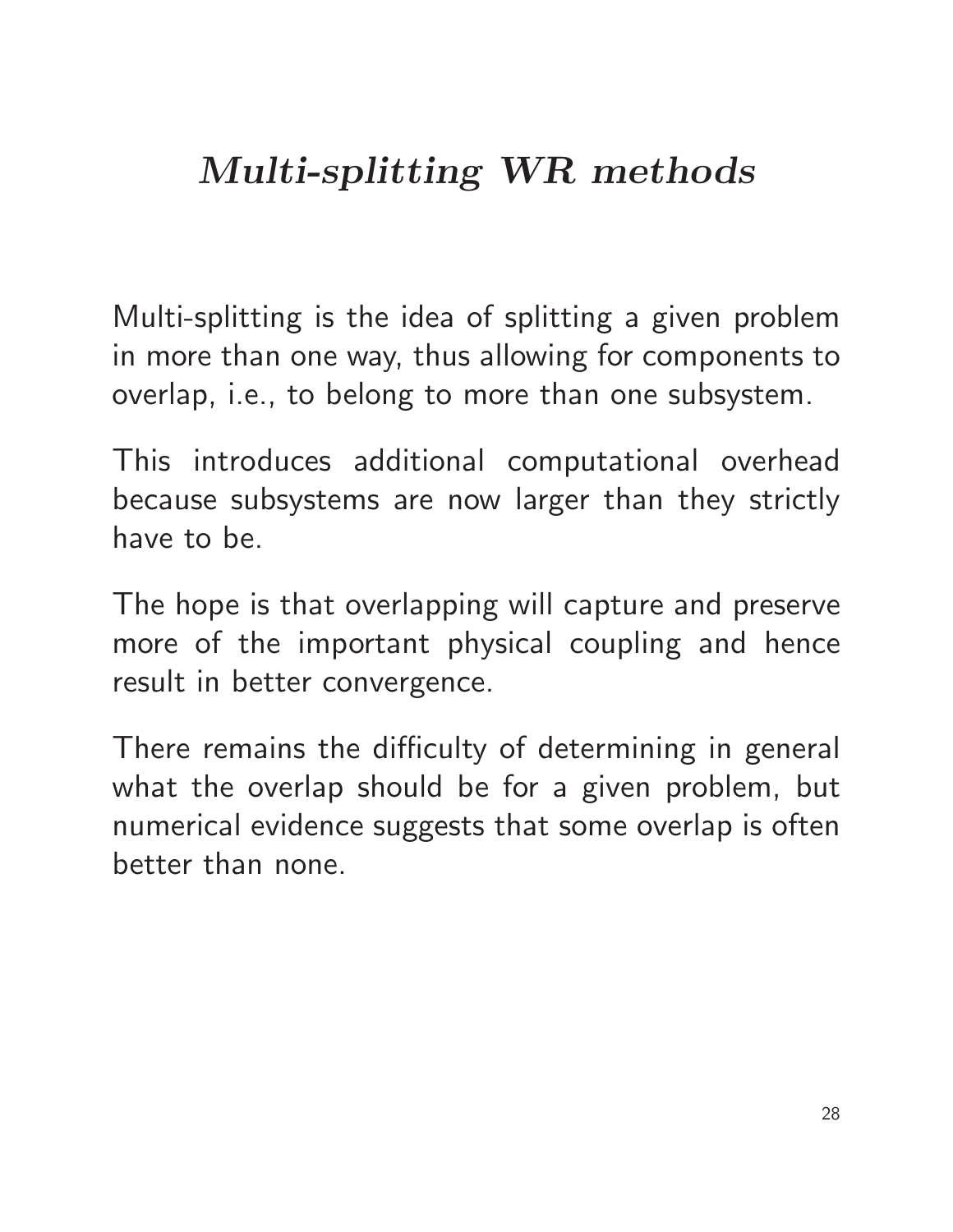Here the concept of overlap represents a symmetric or two-way overlap; i.e., a given component cannot belong to only one subsystem.

In order to illustrate this concept, consider a system of 9 ODEs that has been split into 3 subsystems of dimension 3 with an overlap of 0, 1, 2, and 3.



We note that an overlap of 3 in this example means that the second subsystem coincides with the original system; so it would not make sense in practice have such a large overlap for such a small system.

More sophisticated multi-splitting methods allow for non-symmetric overlaps as well as variable overlaps.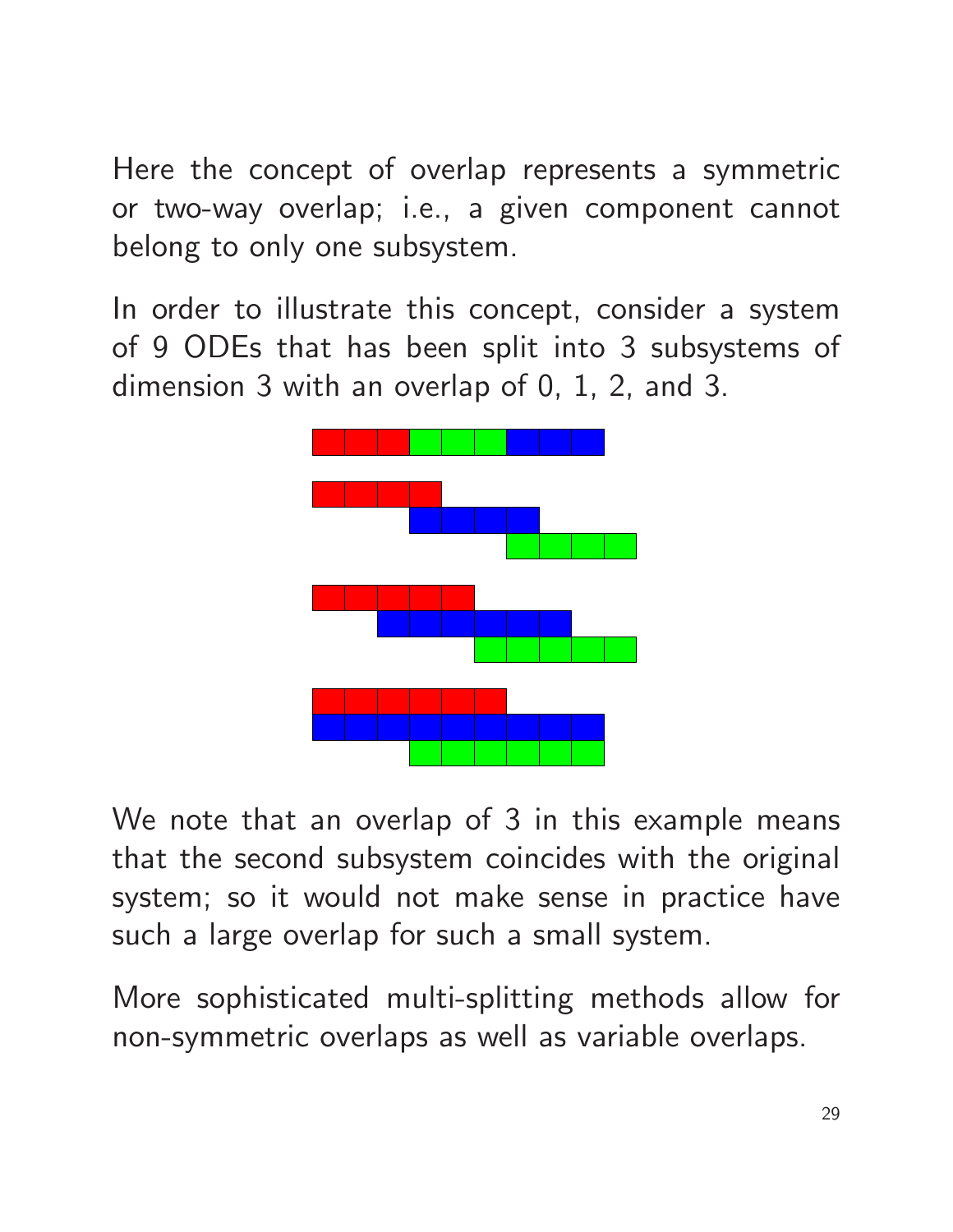A final issue that must be addressed in multisplitting WR methods is the weighting to assign to the overlapping components when updating the next waveform; i.e., when a component  $y_i^{(\nu+1)}$  $\binom{\nu+1}{i}(t)$  is computed in more than one subsystem, how should the different values produced be combined to produce the final  $y_i^{(\nu+1)}$  $i^{(\nu+1)}(t)$  for the next iteration?

Suppose  $y_i^{(\nu+1)}$  $i^{(\nu+1)}(t)$  is computed by

$$
\mathbf{y}^{(\nu+1)}(t) = \sum_{\ell=1}^N \mathbf{E}_{\ell} \tilde{\mathbf{y}}_{\ell}^{(\nu+1)}(t),
$$

where  $\tilde{\textbf{y}}_{\ell}^{(\nu+1)}$  $\ell^{(\nu+1)}(t)$  is from subsystem  $\ell$  and  $N$  is the number of subsystems in which  $\tilde{\textbf{y}}_{\ell}^{(\nu+1)}$  $\binom{\nu+1}{\ell}(t)$  appears.